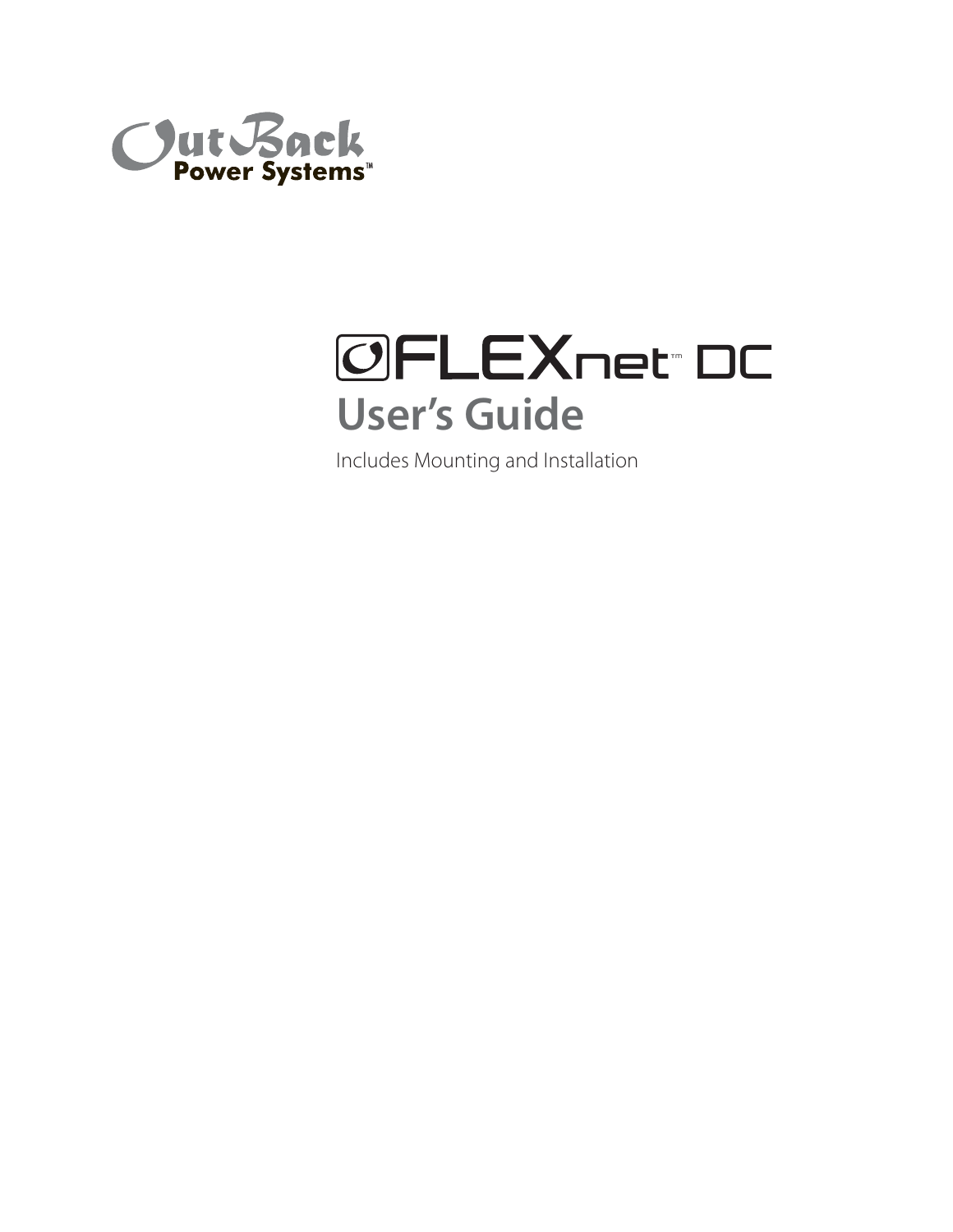## **Warranty**

#### Dear OutBack Customer,

Thank you for your purchase of OutBack products. We make every effort to assure our power conversion products will give you long and reliable service for your renewable energy system.

As with any manufactured device, repairs might be needed due to damage, inappropriate use, or unintentional defect. Please note the following guidelines regarding warranty service of OutBack products:

- Any and all warranty repairs must conform to the terms of the warranty.
- All OutBack equipment must be installed according to their accompanying instructions and manuals with specified over-current protection in order to maintain their warranties.
- The customer must return the component(s) to OutBack, securely packaged, properly addressed, and shipping paid. We recommend insuring your package when shipping. Packages that are not securely packaged can sustain additional damage not covered by the warranty or can void warranty repairs.
- There is no allowance or reimbursement for an installer's or user's labor or travel time required to disconnect, service, or reinstall the damaged component(s).
- OutBack will ship the repaired or replacement component(s) prepaid to addresses in the continental United States, where applicable. Shipments outside the U.S. will be sent freight collect.
- In the event of a product malfunction, OutBack cannot bear any responsibility for consequential losses, expenses, or damage to other components.
- Please read the full warranty at the end of this manual for more information.

### About OutBack Power Systems

OutBack Power Systems is a leader in advanced energy conversion technology. Our products include true sine wave inverter/chargers, maximum power point tracking charge controllers, system communication components, as well as breaker panels, breakers, accessories, and assembled systems.

### Notice of Copyright

FLEXnet DC User's Guide © 2007 All rights reserved.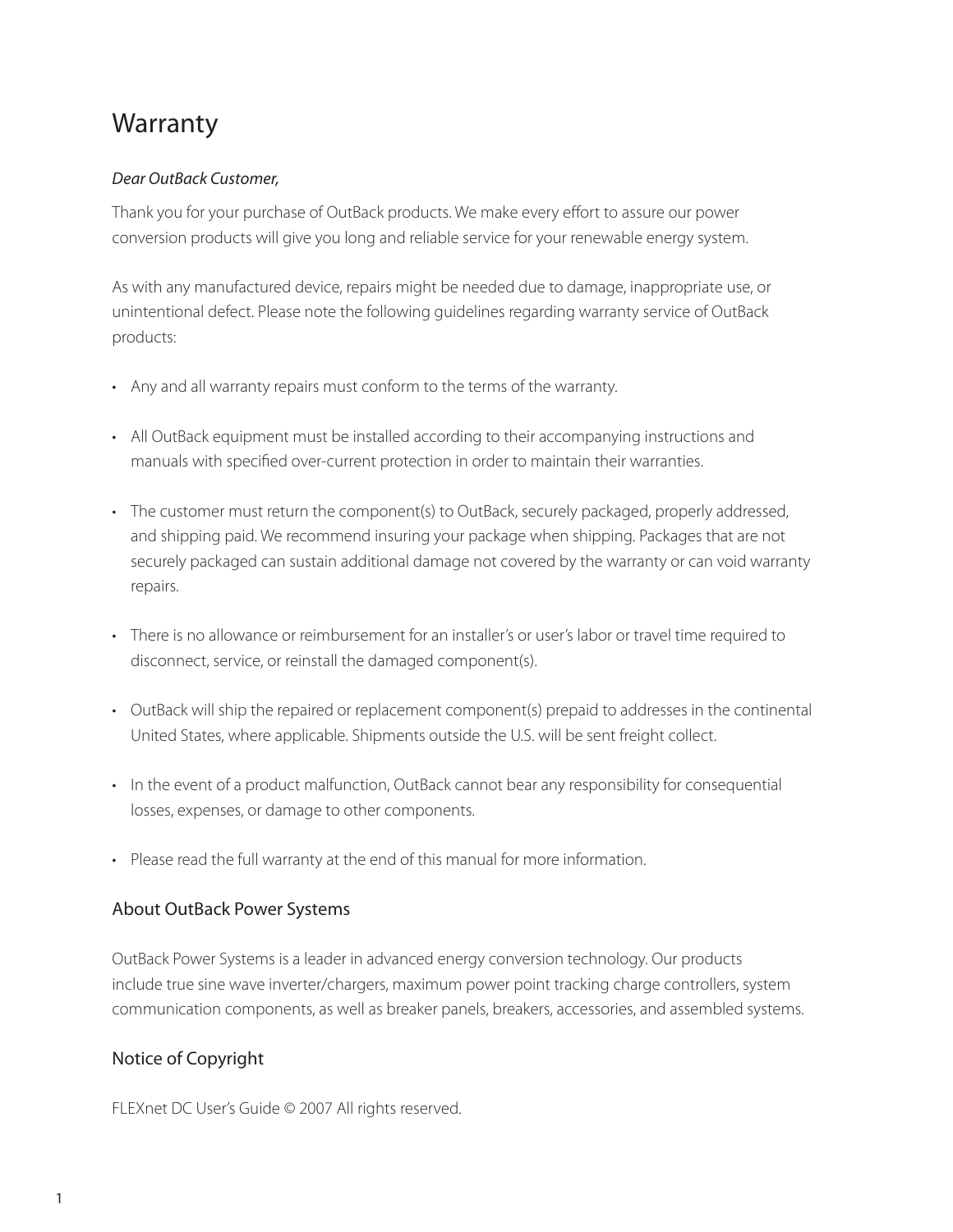### Disclaimer

UNLESS SPECIFICALLY AGREED TO IN WRITING, OUTBACK POWER SYSTEMS: (a) MAKES NO WARRANTY AS TO THE ACCURACY, SUFFICIENCY OR SUITABILITY OF ANY TECHNICAL OR OTHER INFORMATION PROVIDED IN ITS MANUALS OR OTHER DOCUMENTATION. (b) ASSUMES NO RESPONSIBILITY OR LIABILITY FOR LOSS OR DAMAGE, WHETHER DIRECT, INDIRECT, CONSEQUENTIAL OR INCIDENTAL, WHICH MIGHT ARISE OUT OF THE USE OF SUCH INFORMATION. THE USE OF ANY SUCH INFORMATION WILL BE ENTIRELY AT THE USER'S RISK.

#### Date and Revision

January, 2008

### Contact Information

OutBack Power Systems 19009 62nd Ave. NE Arlington, WA 98223 Phone (360)435-6030 Fax (360)435-6019 outbackpower.com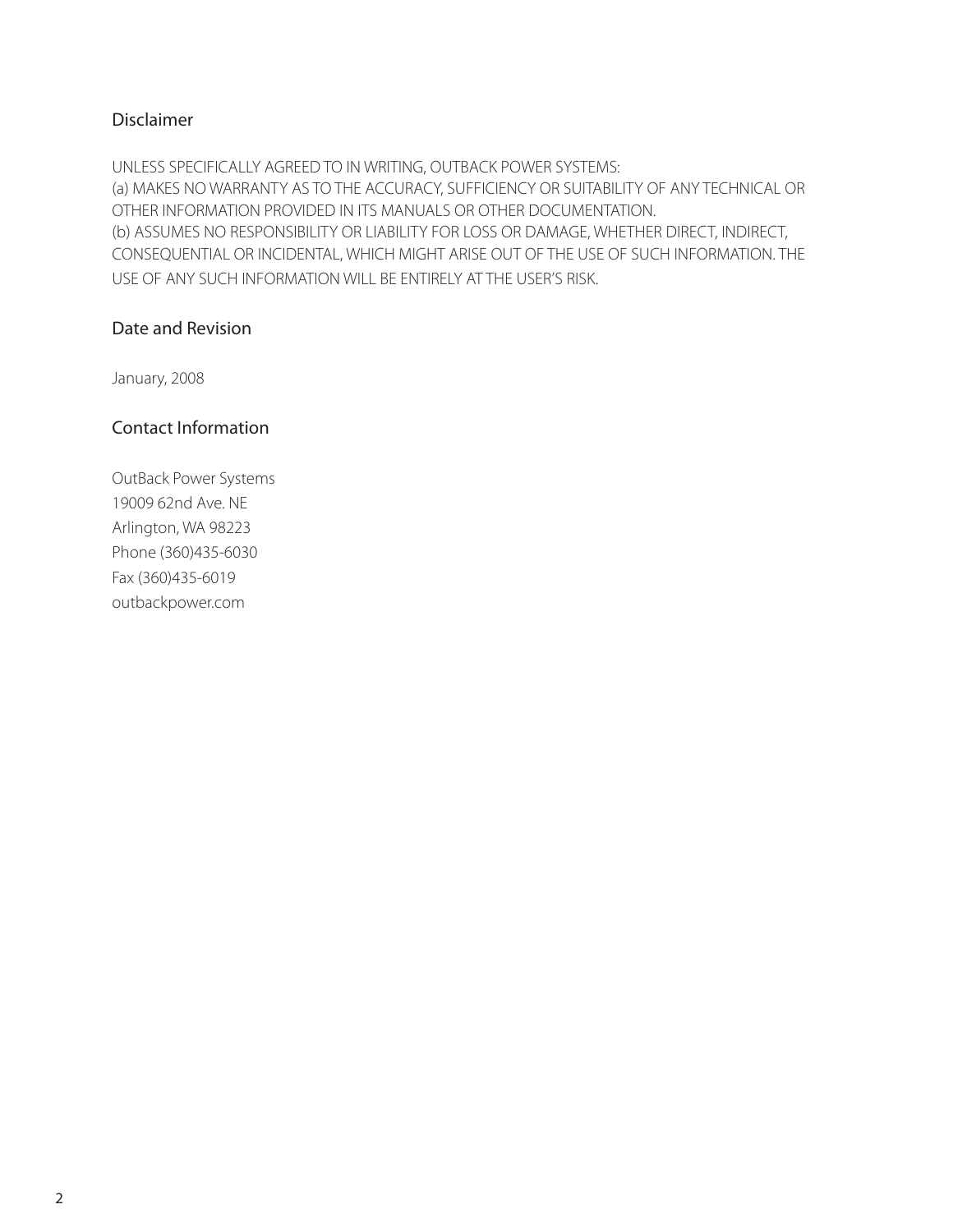# TABLE OF CONTENTS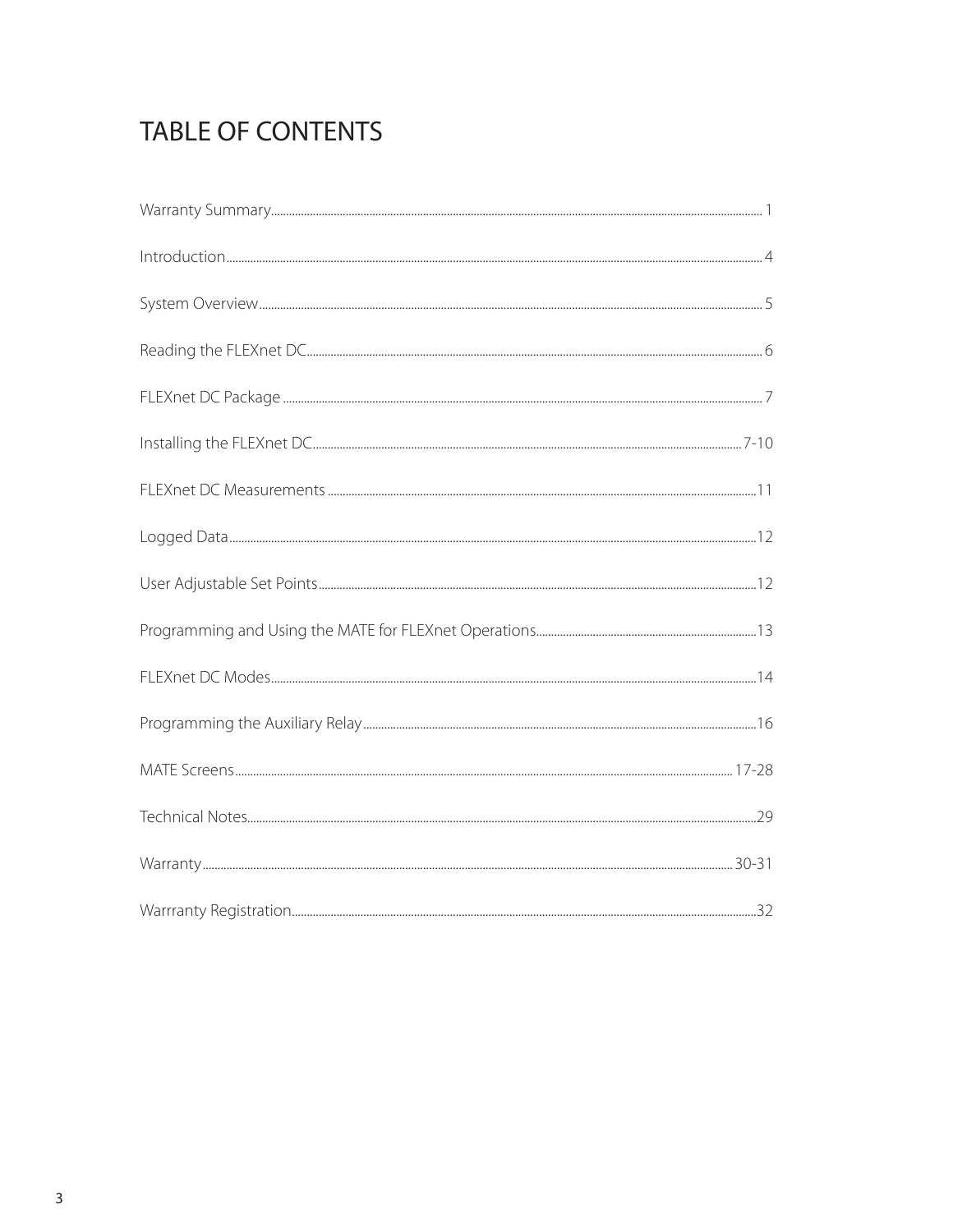### Introduction

### The OutBack Power Systems FLEXnet DC

The FLEXNet DC collects, monitors and records time-based battery amp, watt and volt data for display on the OutBack MATE series of products, allowing for more accurate set point adjustments and precise battery recharging. Five LEDs on the FLEXnet DC act as a state-of-charge indicator bar for a quick status display.

The FLEXnet DC also offers an auxiliary (AUX) relay that acts like a switch to turn on or off a user-installed light, alarm, or similar low voltage DC device. It can also be set up as a two-wire auto generator starter.

The FLEXNet DC works in conjunction with up to three input current shunts (either a FW-SHUNT250 or FW-SHUNT500, each rated 500A/50mV) also available from OutBack.

Only a single FLEXNet DC is needed for any system using OutBack components.

The FLEXnet DC is not intended to be used with the MATE2M. It is designed to work with the MATE or the MATE2.

- NOTE: One shunt is included as standard equipment with each OutBack FW500-DC and FW1000-AC enclosures.
	- The shunt(s) cannot be connected to a positive (+) ground system.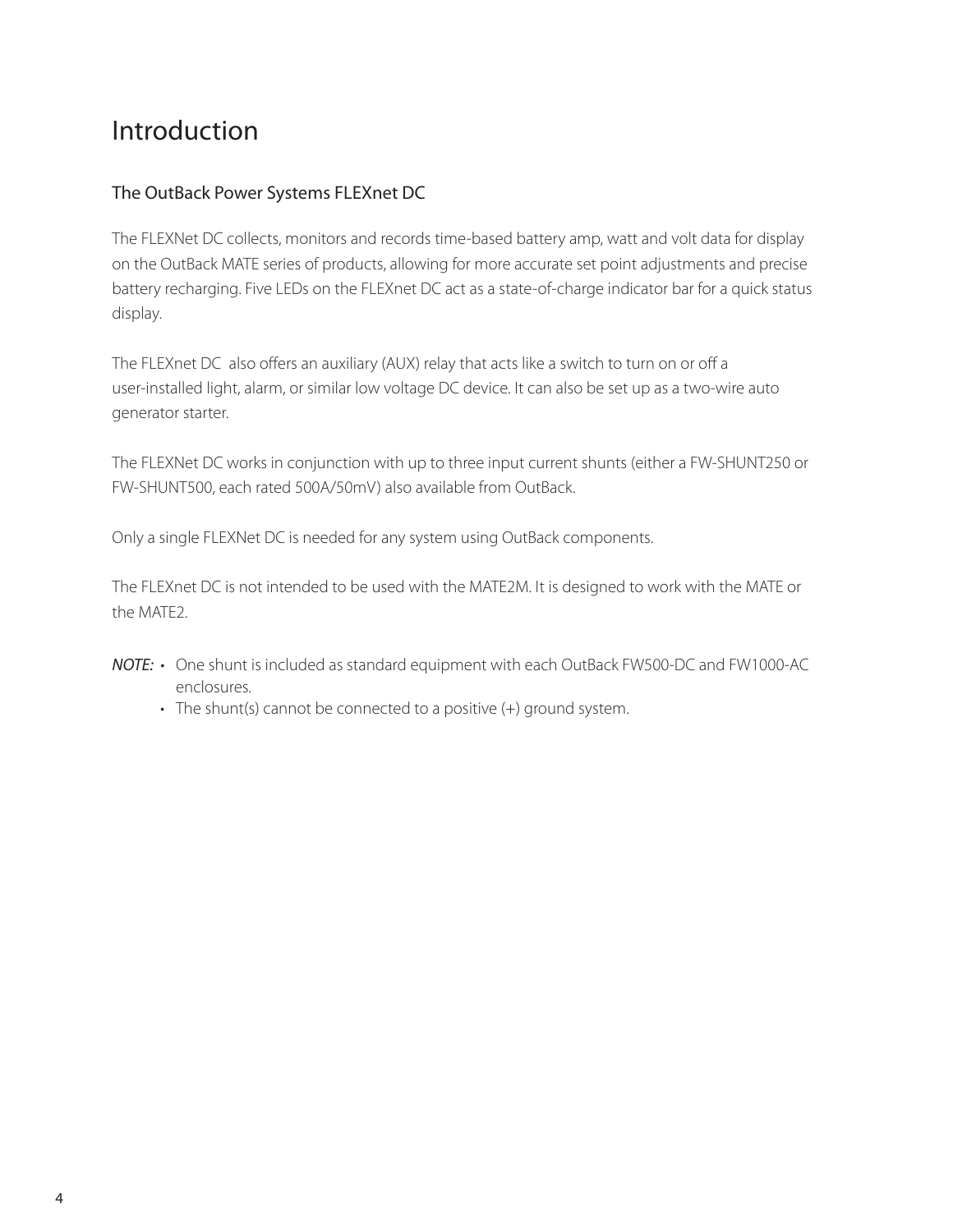### SYSTEM OVERVIEW



Think of the input shunts as breaks or junctions in the DC (-) conductor. The current is conducted as though it were a continuous conductor, but the shunts allow the user to monitor the current, providing information for more accurate battery recharging.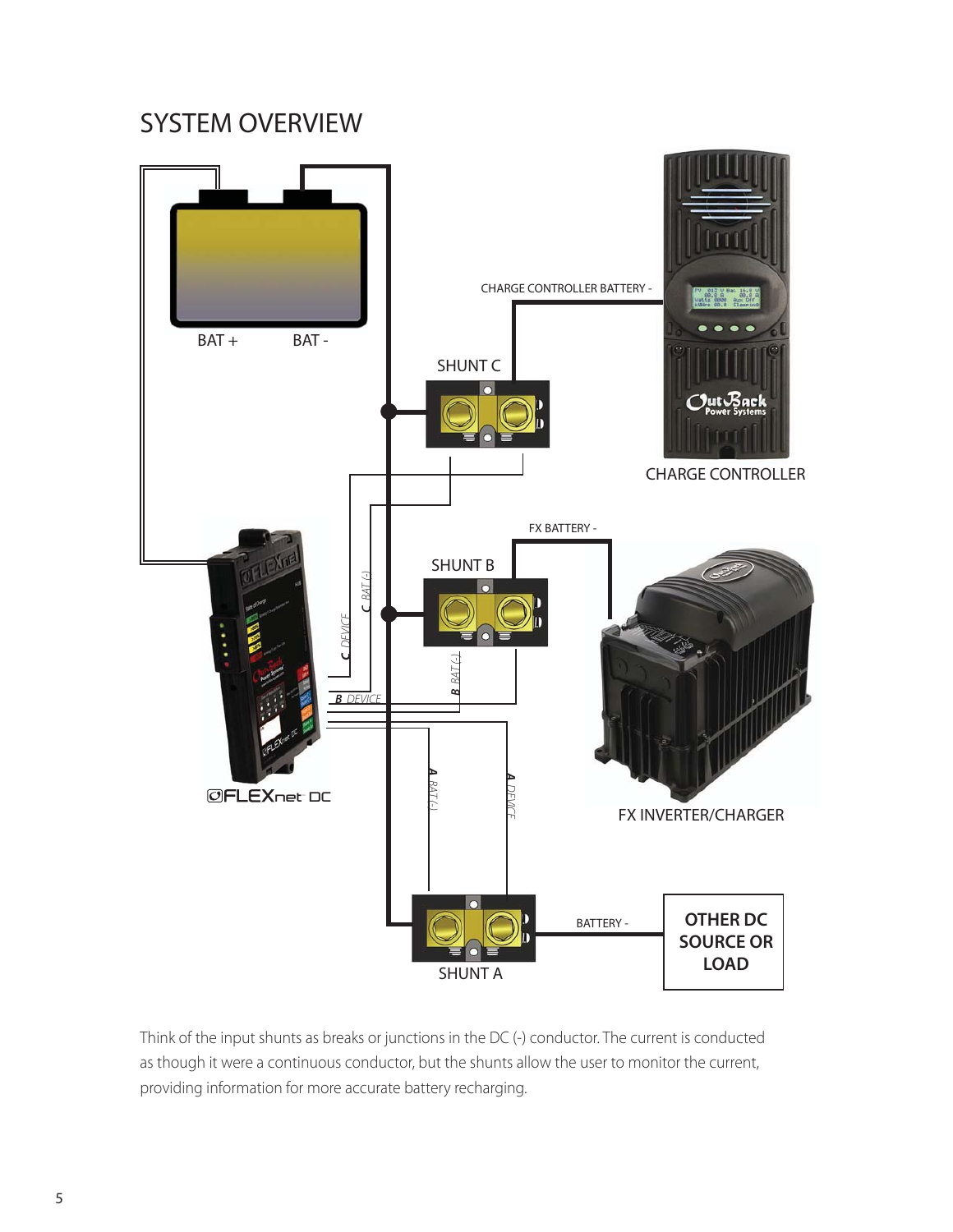## Reading the FLEXnet DC

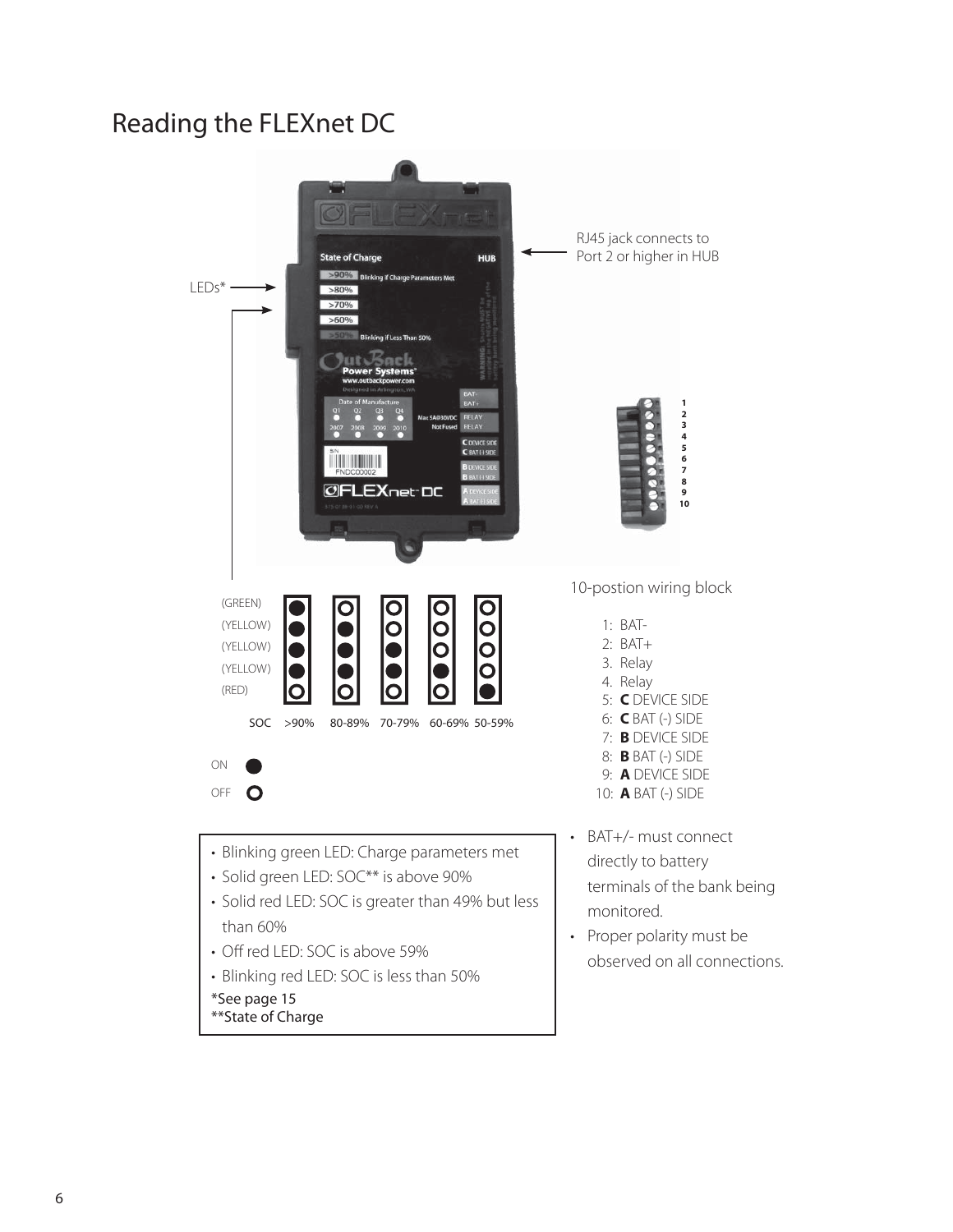### The FLEXNet DC package includes:

- A. FLEXnet DC
- B. Ten-pin wiring plug for shunt, relay and battery connections
- C. Six feet of CAT5 cable for HUB connection
- D. Ten-foot color-coded twisted pair (TP) cable connects to the battery
- E. Three six-foot, color-coded, twisted pair cables for shunt connections
- F. Two #6-32 X 3/8" panhead machine screws
- G. Colored labels identifying shunts



## Installing the FLEXnet DC

The FLEXnet DC mounts in a 3/4" DC breaker slot in an OutBack DC breaker bracket installed inside a FLEXware enclosure or previous model OutBack enclosure. To mount the FLEXnet DC inside an OutBack enclosure:

- 1. Put the system into bypass mode
- 2. Shut off all AC input to inverters
- 3. Shut off all PV and DC breakers
- 4. Disconnect the battery cables at the battery
- 5. Remove the breaker bracket from its enclosure by removing the four corner screws
- 6. Remove a DC breaker knockout

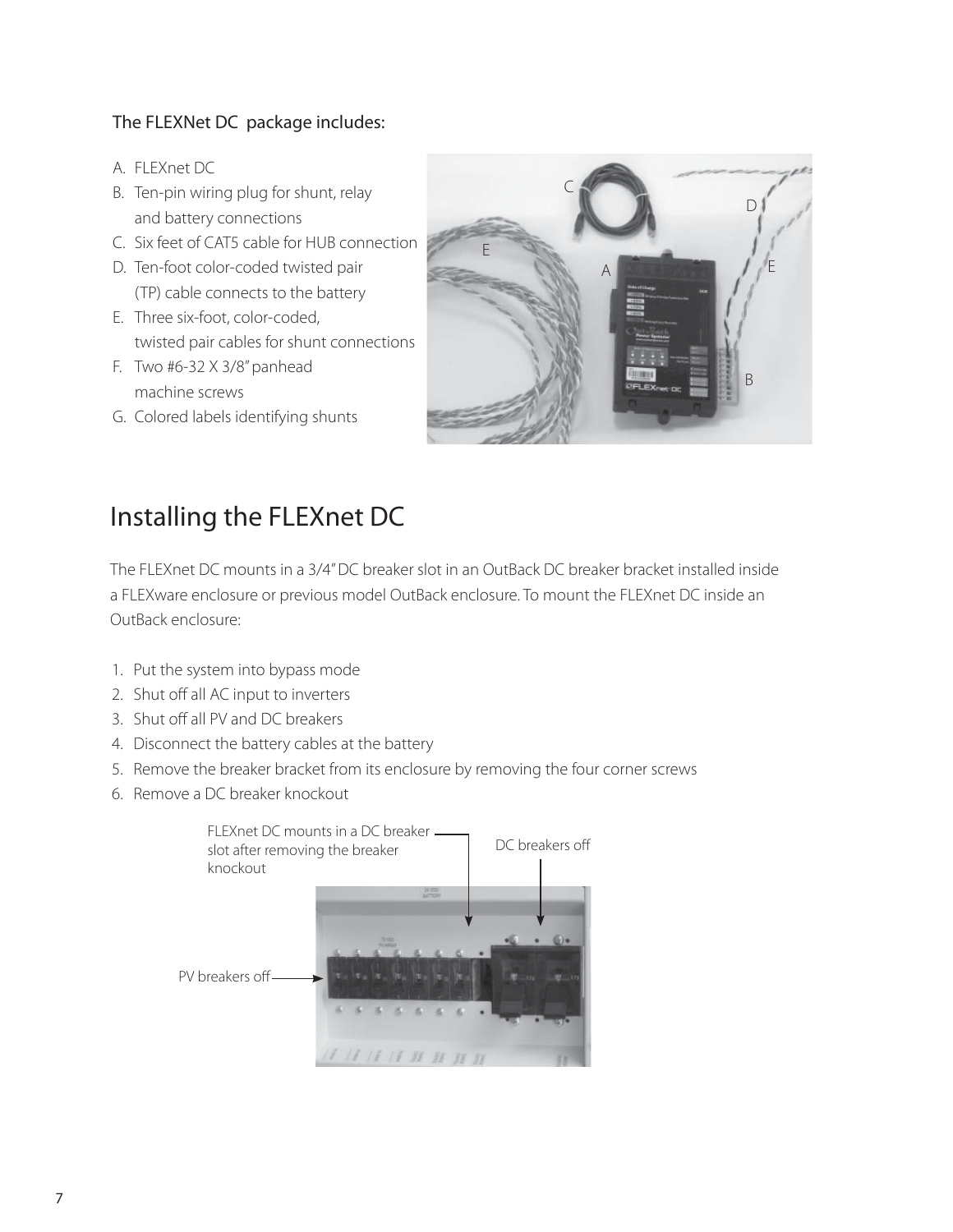• Insert the FLEXNet DC inside the DC breaker box and through the back side of the breaker bracket; secure with two #6-32 X 3/8 panhead machine screws (included) torqued at 5 to 8 inch-pounds







• Connect each twisted pair to a shunt.



NOTE: The FLEXNet DC shunts must be connected in the negative (low) side of whatever they monitor. Otherwise, the unit can be damaged.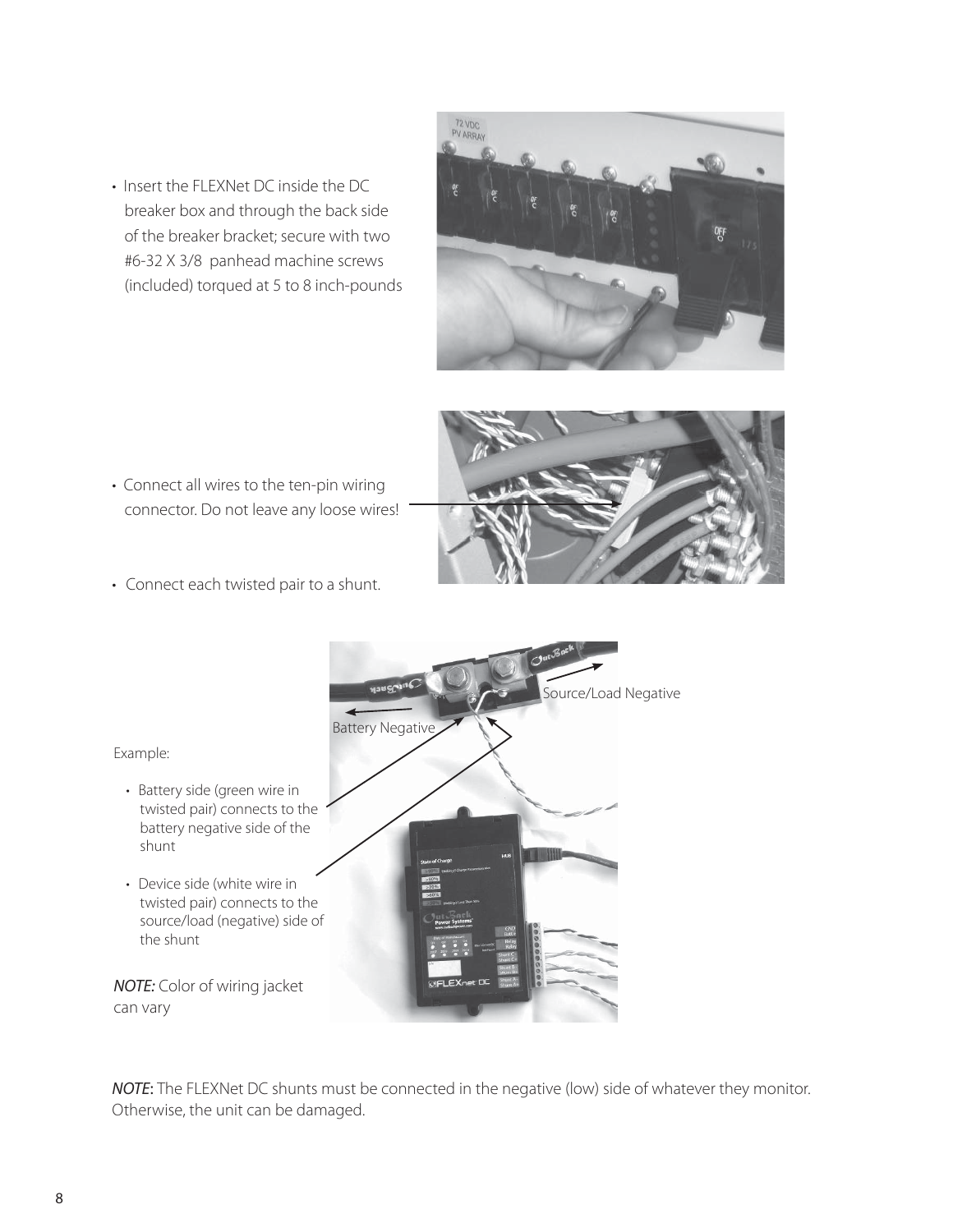- Black/White twisted pair connects directly to the battery bank being monitored:
	- $\rightarrow$  White to BAT (-)
	- $\rightarrow$  Black to BAT (+)
		- $\rightarrow$  An appropriate fuse—with a rating of 5 amps or less and greater than 100 volts DC—may be placed in the black conductor

#### BLACK/WHITE TWISTED PAIR



## Wiring Block Connections

Color-coded twisted pair 18 AWG connects the wiring block and shunt(s) or battery. The wiring must be installed with the proper polarity to avoid corrupting the data.

The wires connected to the wiring block should match the color-coded label where the wiring block inserts into the FLEXnet DC.

- Green and White/Green
- Orange and White/Orange
- 6' twisted pair wires with #8 forked spade terminals connected to the shunts
- Blue and White/Blue
- Black and White –
- 10' twisted pair wire with 5/16" ring terminals connected to the battery bank



The wiring block can accommodate #12 AWG to #26 AWG (2.5 mm2 to .20 mm2) wire with a strip length of 1/4" (6 mm).

### Torque Values

- Five inch-pound maximum torque on each terminal block screw
- 4-5 inch-pound torque is recommended if using the supplied 18 AWG stranded twisted pair wire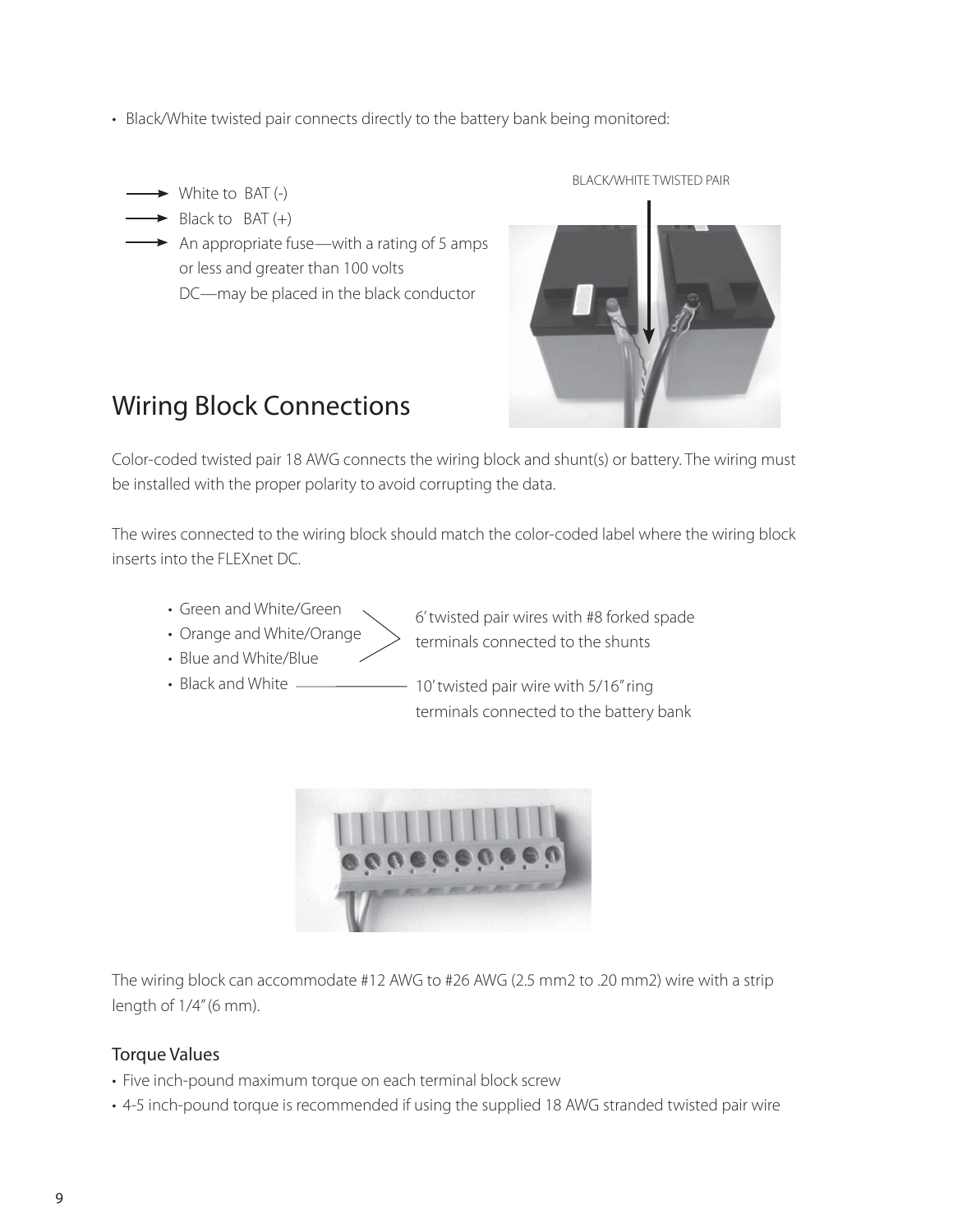

### (Installing the FLEXnet DC continued)

• Insert the 10-pin connector to the wiring block on the back of the FLEXnet DC.



Install the CAT5 cable into the RJ45 jack in the back of the FLEXNet DC. Connect the other end of the cable to the HUB using Port #2 or higher.

FLEXnet DC removed from the breaker bracket for clarity.



• Replace the breaker bracket and secure with its four corner fasteners.



- With all FLEXnet DC wires connected, reinstall the DC enclosure cover and secure its four Phillips screws.
- After the cover is installed, reconnect the battery cables at the battery, turn on all the breakers, and power up the system.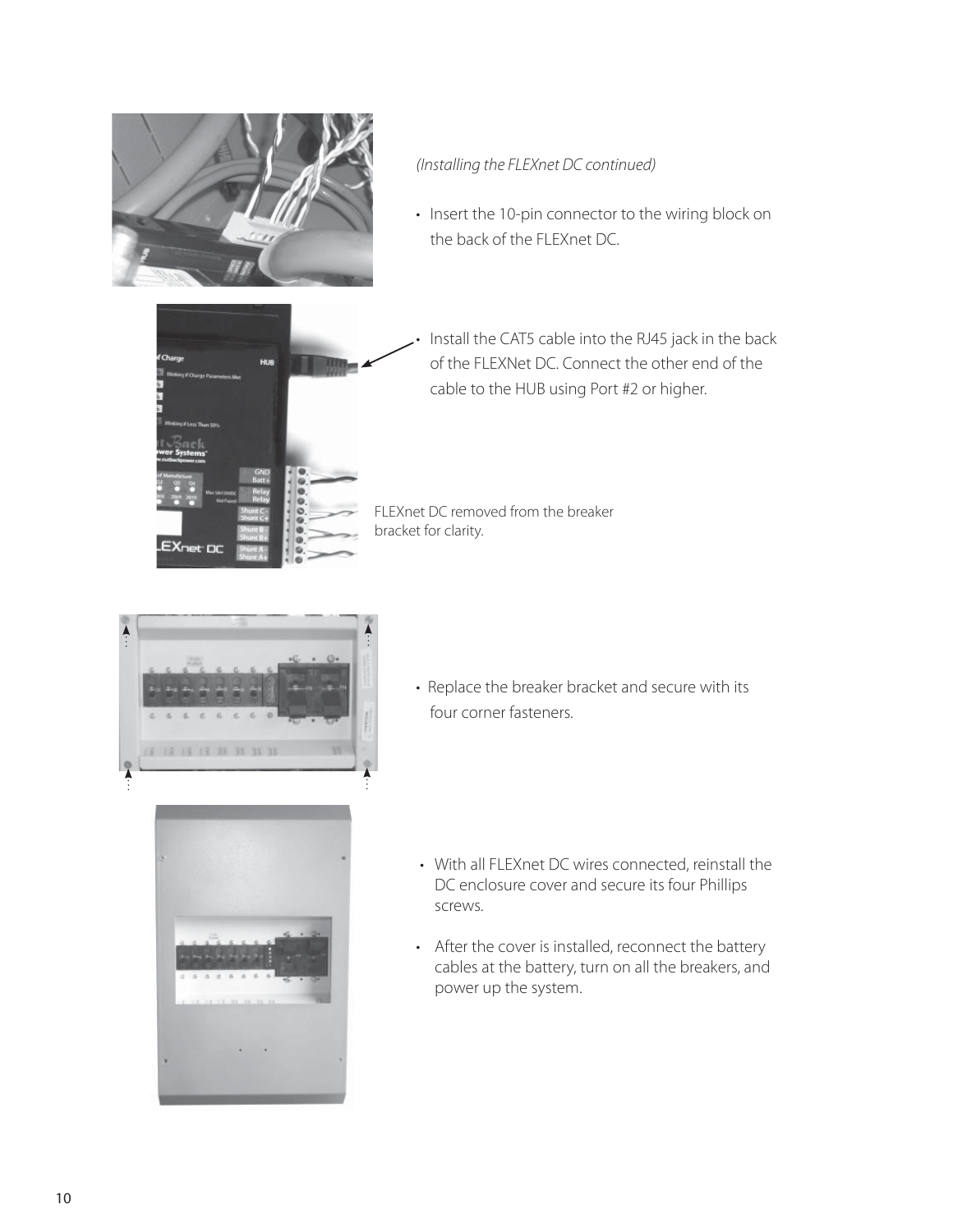## FLEXNet DC Measurements

The FLEXNet DC can measure and record:

- Volts for one battery bank\*
- Amps\*\* ……
- KiloWatts
- kWhrs removed from the batteries
- kWhrs returned to the batteries
- Amp hours removed from the batteries
- Amp hours returned to the batteries
- Battery bank state-of-charge
- Lifetime kiloamp hours removed from the batteries\*\*\*
- Days since charge parameters last met
- Lowest battery state-of-charge reached
- Minimum battery voltage\*\*\*
- Maximum battery voltage\*\*\*
- Maximum amp charged\*\*\*
- Maximum amp discharged\*\*\*
- Maximum kWhrs charged\*\*\*
- Maximum kWhrs discharged\*\*\*
	- \* Battery volt input: 0-80 VDC in .1 volt resolution
	- \*\* 2000 amp DC span (+/- 1000 amps DC—net amps are charging, net amps are discharging), .1 amp resolution

For each channel

For each amps channel

\*\*\* The user can manually reset these data. At any given time, the values displayed are the most recent since the values were last displayed

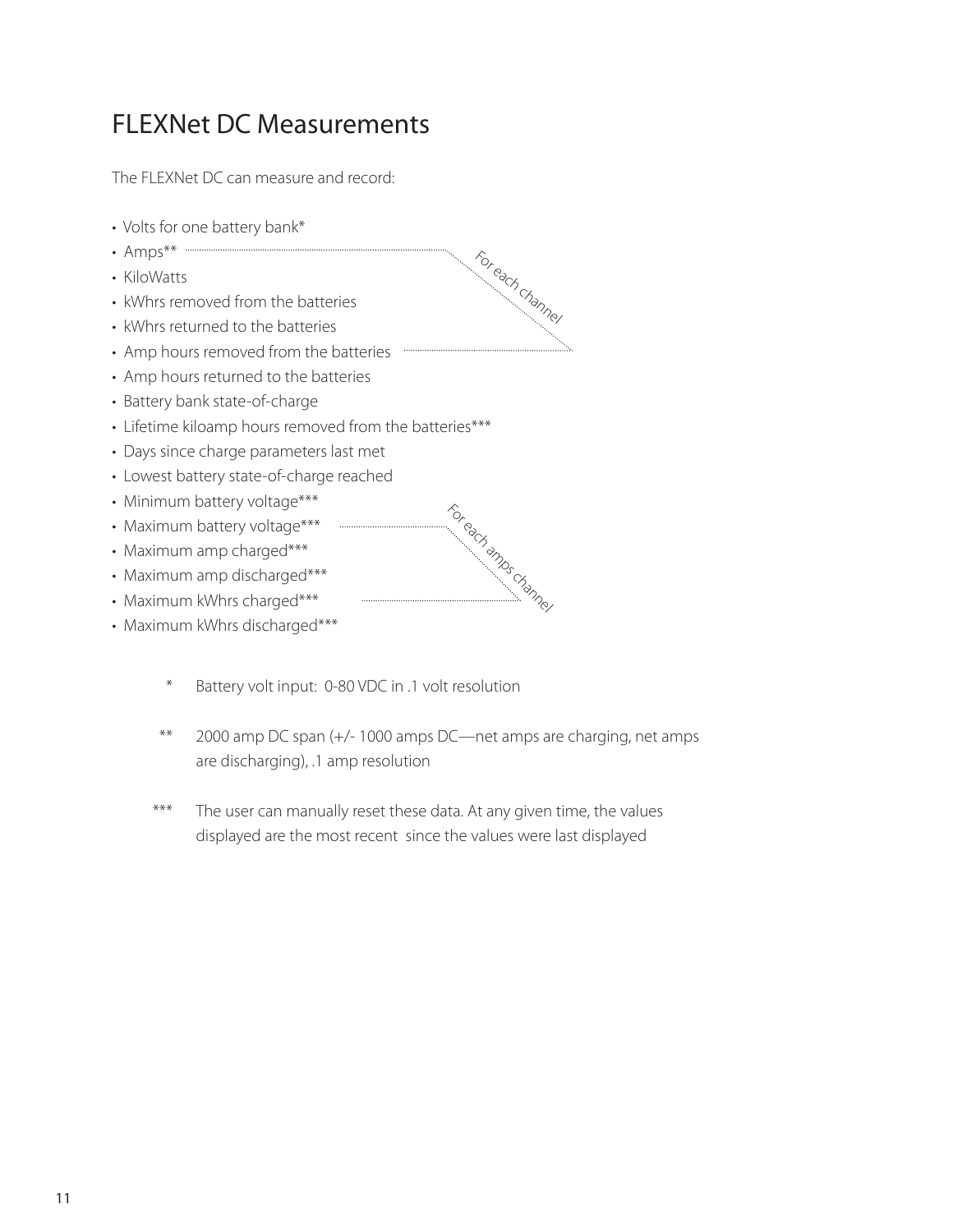# Logged Data\*

The previous 128 days of data are accessible with the MATE. The data is logged each night at midnight. Be sure the MATE's clock is set to the correct local time (refer to your MATE manual).

\* Data Logging

## User Adjustable Set Points

- Battery charge factor (65-100%) [see page 29]
- Battery bank capacity 0-10000 amp hours
- Shunt A, B, C—enabled or disabled
- Absorb volts (0-80.0 volts, the maximum voltage the battery can absorb)
- Return amps (0-500.0A, the maximum current amperage going into the battery)
- Parameters met timer (0-240 minutes, the amount of time allowed to recharge)
- AUX Relay Set Points
	- → Manual-On, Auto, Manual-Off—allows the user to turn the Aux Relay on and off like a manual switch or to set it to Auto and have it function when certain conditions are met
	- $\rightarrow$  Volts HI—when user determined high voltage value is met, the Aux activates
	- $\rightarrow$  Volts LO—the Aux activates when a low voltage value is met
	- SOC (State-of-Charge) HI-a high state-of-charge activates the Aux
	- SOC (State-of-Charge) LO—a low state-of-charge activates the Aux
	- $\rightarrow$  HI Delay—the user can adjust the high set point delay time (in minutes)
	- $\rightarrow$  LO Delay—the user can adjust the low set point delay time (in minutes)
	- AUX-INVERT LOGIC—the invert logic function can be activated with a YES or NO command (see page 16)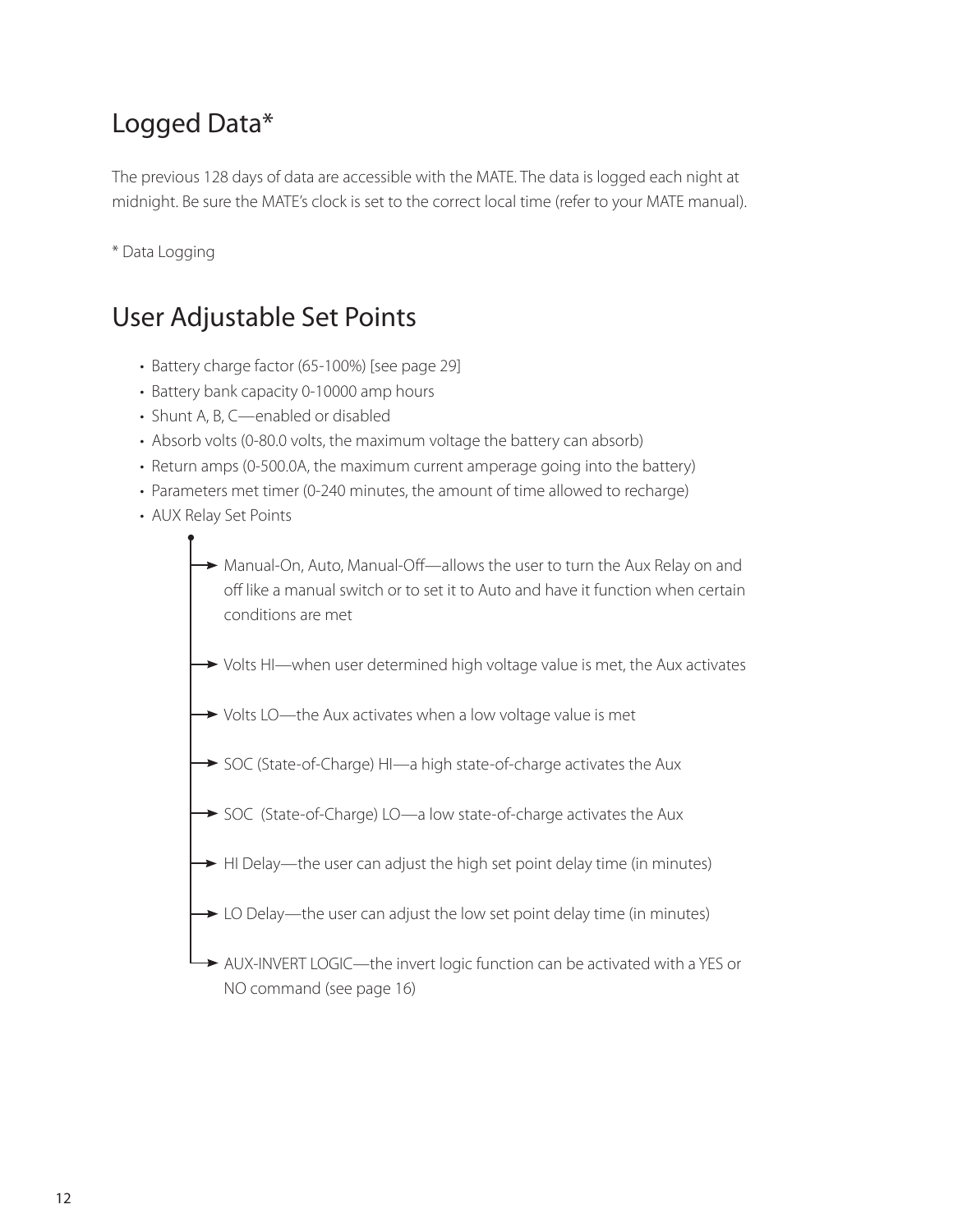## Programming and Using the MATE for FLEXNet DC Operations

At initial power up, use the MATE (see pages 17-28) to program:

- Battery Bank 20 Hour Capacity (provided by the manufacturer) in amp hours (from 100- 10,000 amp-hours in ten amp increments)
- Battery charge parameters
	- Return amps: See the manufacturer recommendations or set to 2% of the battery bank amp hour capacity (e.g. a 1000 amp hour battery bank would set the return amps to 20.0 amps)

NOTE: Older battery banks might require a higher value if the system end of charge amps does not drop to the 2% level.

- Battery End-of-Charge Voltage: See the manufacturer recommendations or set .2 volts lower than the system absorb voltage for 12/24 volt systems and .4 volts lower for 48 volt or higher systems
- Battery Charge Factor (BCF)
	- The BCF compensates for recharging inefficiency from gassing and heating losses to assure the battery state-of-charge (SOC) display is accurate by scaling it; the BCF is programmable from 65% to 100% (see page 29).
	- If the SOC percentage displays full before the batteries' user-determined charge settings are met, decrease the BCF percentage; increase it if the SOC is low. •
	- The default setting is 94%, meaning 94% of the charging current is being used for recharging and 6% is lost. OutBack suggests maintaining the default setting until the FLEXNet DC has monitored the system through a few charge/discharge cycles. •
	- Setting the BCF to 100% effectively disables any BCF display changes. •
- Charge Parameters Met Time
	- During this period, the charge parameters must meet or exceed the user-set charge parameters before the battery is considered full.
	- Programmable from 0 to 240 minutes
	- Setting this time to 0 effectively eliminates any filtering provided by this timer. The first time the charge parameters are met, the unit will consider the parameters met and perform accordingly. •
	- The default setting is one minute. Longer or shorter periods may apply to certain sources such as wind generators or hydros.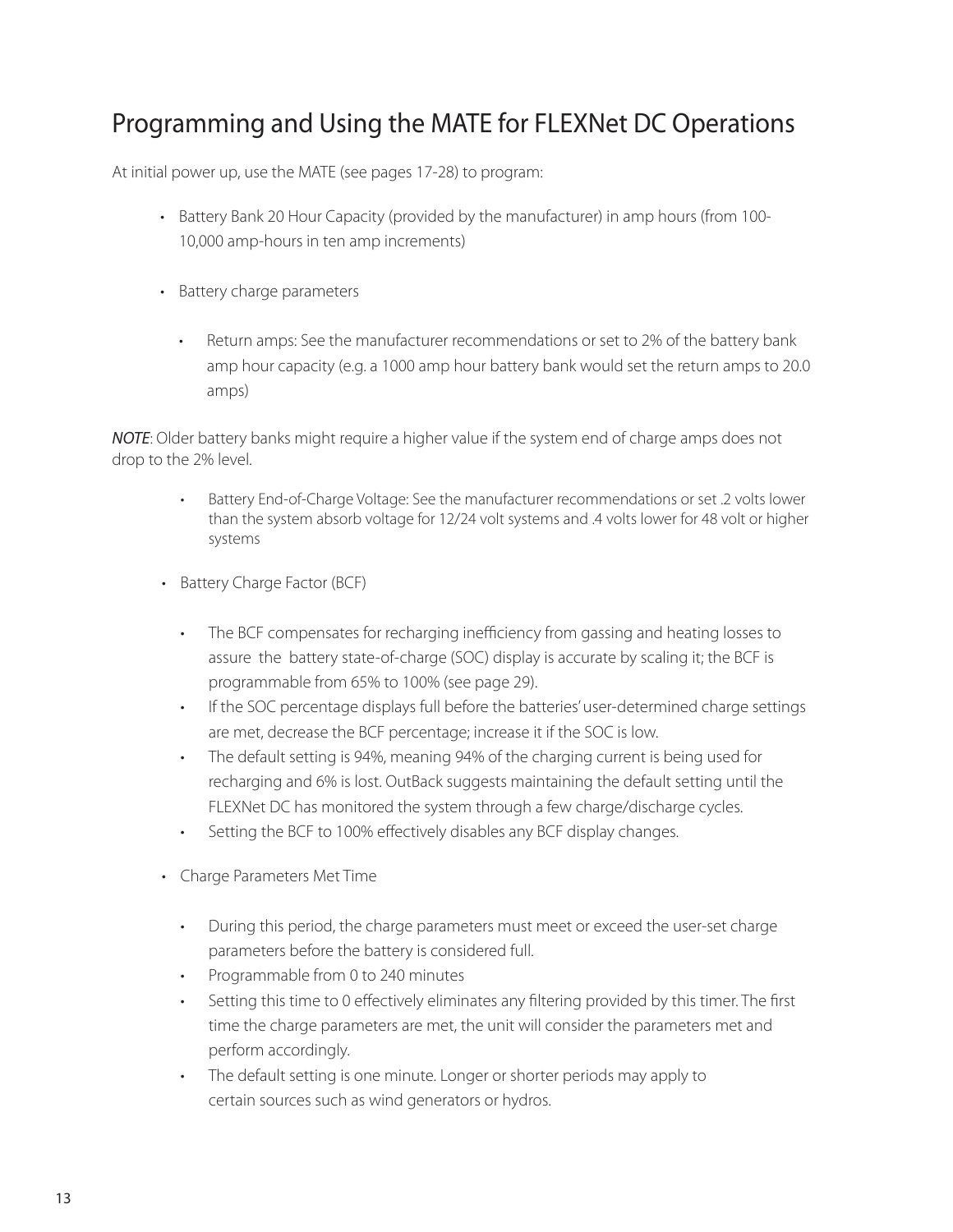### FLEXNet DC Modes

- Channel A is enabled by default
- Each input channel is either enabled or disabled.
- A disabled channel will show zero values only.
- All enabled channels will run in parallel.
- An enabled channel monitors and totals all current flowing into or out of the battery bank through its shunt. Any DC loads or sources wired directly to the battery cannot be accounted for by FLEXNet and will result in inaccurate readings.
- All unused channels should be set to disabled.

NOTE: All shunts must be connected in the negative or low side of the system and operate in parallel. High side connection may result in erratic operation and/or failure of the FLEXNet DC.

### Charge Cycle

At power up, the FLEXNet DC assumes the battery is full regardless of the battery state-of-charge. The batteries should receive a full charge at this time to meet the user-determined charge parameters (entered at start up).

### Typical charge cycle:

- 1. The battery bank is charging and charge parameters are satisfied (return amps, battery voltage, and the parameters met time set point).
- 2. When the top green LED is blinking, the charge parameters have been satisfied.
- 3. When a discharge begins, an internal timer counts for one minute. After one minute of discharge, a new discharge cycle starts. All LEDs go solid and all amp hours and kilowatt hours registers return to zero.

The FLEXNet DC is now synchronized to the battery.

- 4. The charged and removed amp-hours from the battery are monitored according to the following:
	- Amp-hours removed from the battery are counted at 100%.
	- Amp-hours returned to the battery are discounted by the Battery Charge Factor.
	- The default charge factor is 94% (each amp-hour returned to the battery is accounted for as 0.94 Amp-Hours).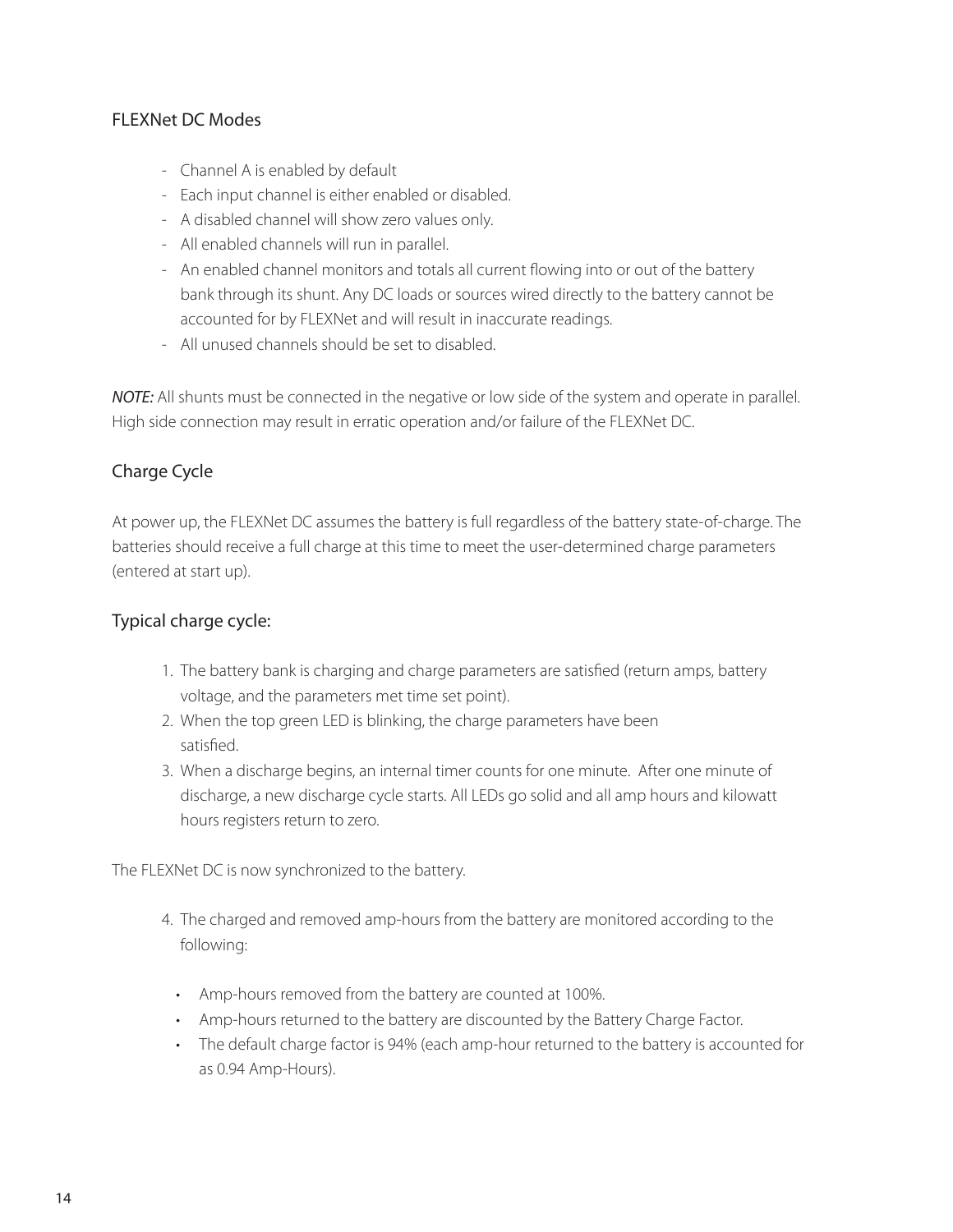The FLEXnet DC's LEDs indicate the SOC by their individual ON/OFF states. Excluding the RED or last LED, when viewing the remaining four LEDs—GREEN, YELLOW, YELLOW, AND YELLOW— the following are true:

- All LEDs on  $= 90 100\%$  SOC
	- GREEN LED blinking—charge parameters met
	- Solid GREEN LED-SOC is above 90%
- $\cdot$  All but top LED on = 80-89% SOC
- $\cdot$  All but top two LEDs on = 70-79% SOC
- $\cdot$  Bottom yellow LED on = 60-69% SOC

When viewing the last (RED) LED:

- $\cdot$  Bottom RED LED on = 50-59% SOC
- Bottom LED blinking = less than 50% SOC

NOTE: The bottom LED is always off unless the SOC is less than 60%

- 5. When the SOC is less than 90%, enough of a discharge has taken place that the FLEXnet DC's data can be used to determine, among other things, an accurate Battery Charge Factor. A battery amphour charge factor\* and the battery kWhr efficiency factor\*\* for the last cycle are calculated using the stored values from the previous charge cycle (if the SOC is higher than 90%, the values aren't reliable enough for these calculations). The battery must cycle at least twice for these values to be valid.
- \* Battery amp-hour charge factor = amp-hours removed/amp-hours charged
- \*\* Battery kWh efficiency factor= kWhs removed/kWhs charged









<50%, red LED blinks

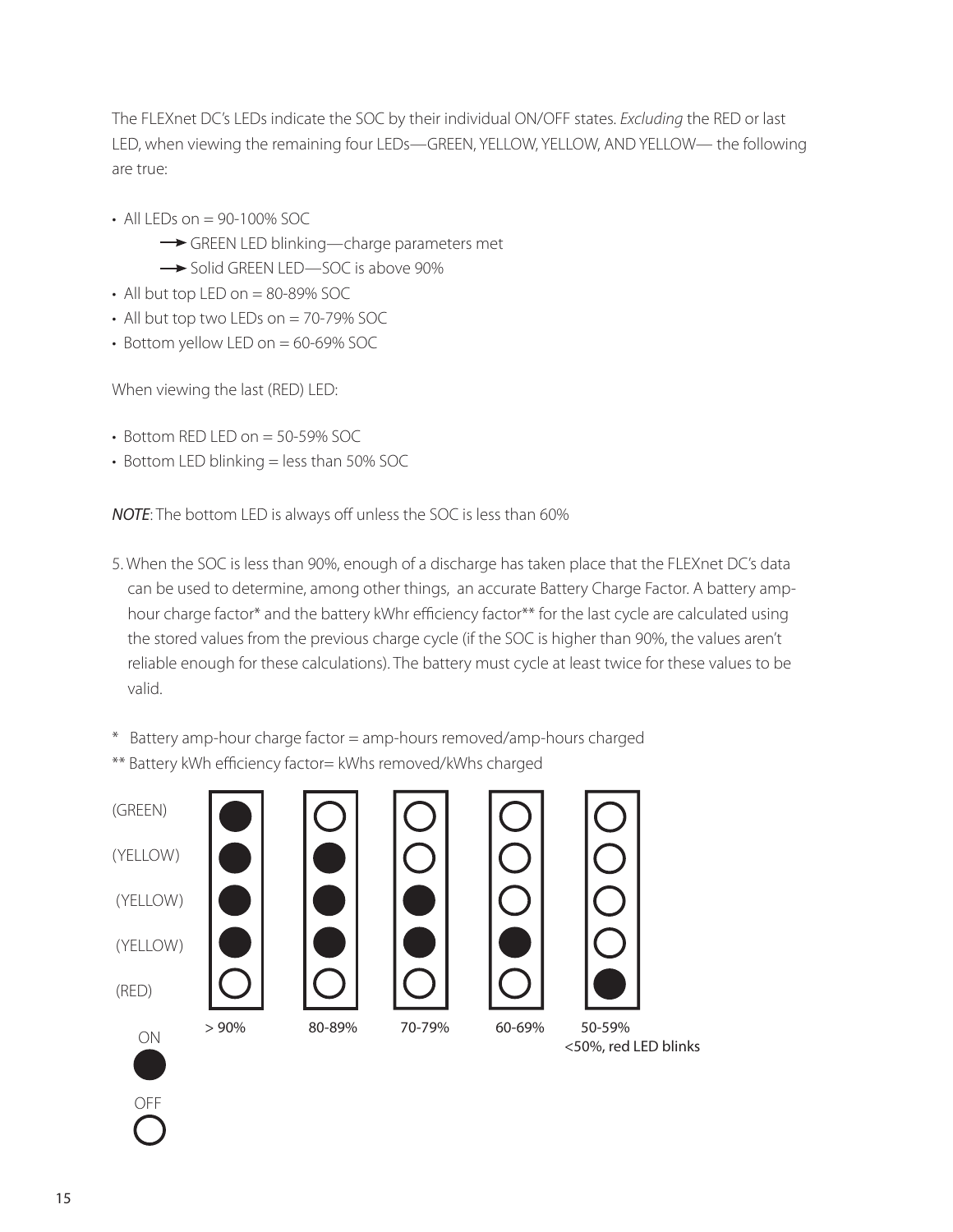# Programming the Auxiliary Relay

The FLEXNet DC's unpowered relay is rated 5 amps/30VDC.

#### *NOTE:* **This relay is not fused and requires appropriate sized wiring and over-current protection. Damage due to unprotected relay devices is not covered by the warranty.**

The relay may be configured in one of two modes:

- 1. AUTO activates the relay based on user selected battery voltage, percentage of SOC delay times and invert logic settings.
- 2. MANUAL allows direct relay control using the MATE, causing the relay to behave as a switch.

NOTE: When the MATE's AGS function is active, it will override the AUX set points of whichever component it has been programmed to control (this should be the AUX connected to the generator). OutBack strongly recommends using the AGS function of the MATE to control a generator.

### AUTO Mode

Six user adjustable set points govern the control logic of AUTO Mode:

- 1. Vbat Hi (0-99.9Vdc)
- 2. Vbat Lo (0-99.9Vdc)
- 3. %SOC Hi (0-100%)
- 4. %SOC Lo (0-100%)
- 5. Hi Delay Time in Minutes (0-240 minutes)
- 6. Lo Delay Time in Minutes (0-240 minutes)



- If %SOC set points are not met, then no action is taken.
- If either volts or %SOC set points are met, then the delay timer runs.
- When the set points have been satisfied for a time (either Hi Delay for the Hi set points met or Lo Delay for the Lo set points met) the relay is actuated.
- Please see pages 26-28 to set the AUX Mode.

### Relay Logic:

- Expressed as NO/NC (Normally Open/Normally Closed), basically off/on
- May be controlled via the invert logic selection from the MATE.
- Toggling the relay logic setting changes the logic mode for Hi or Lo set points

Example: The relay's contacts are closed when the Hi set point is satisfied and open again when the Lo set point is achieved. However, you want the relay's contacts to be open under this condition. Toggling the invert logic set point will accomplish this. The truth table appears as follows:

| <u>Invert Logic</u>                                | Hi Set Point Satisfied | Lo Set Point Satisfied |
|----------------------------------------------------|------------------------|------------------------|
| Yes                                                | Relay Open             | Relay Closed           |
| -No                                                | Relay Closed           | Relay Open             |
| The U.S. of U.S. delay the second set in principal |                        |                        |

The Hi and Lo delay times are set in minutes.

NOTE: Relay logic can be inverted  $\rightarrow$  for these set points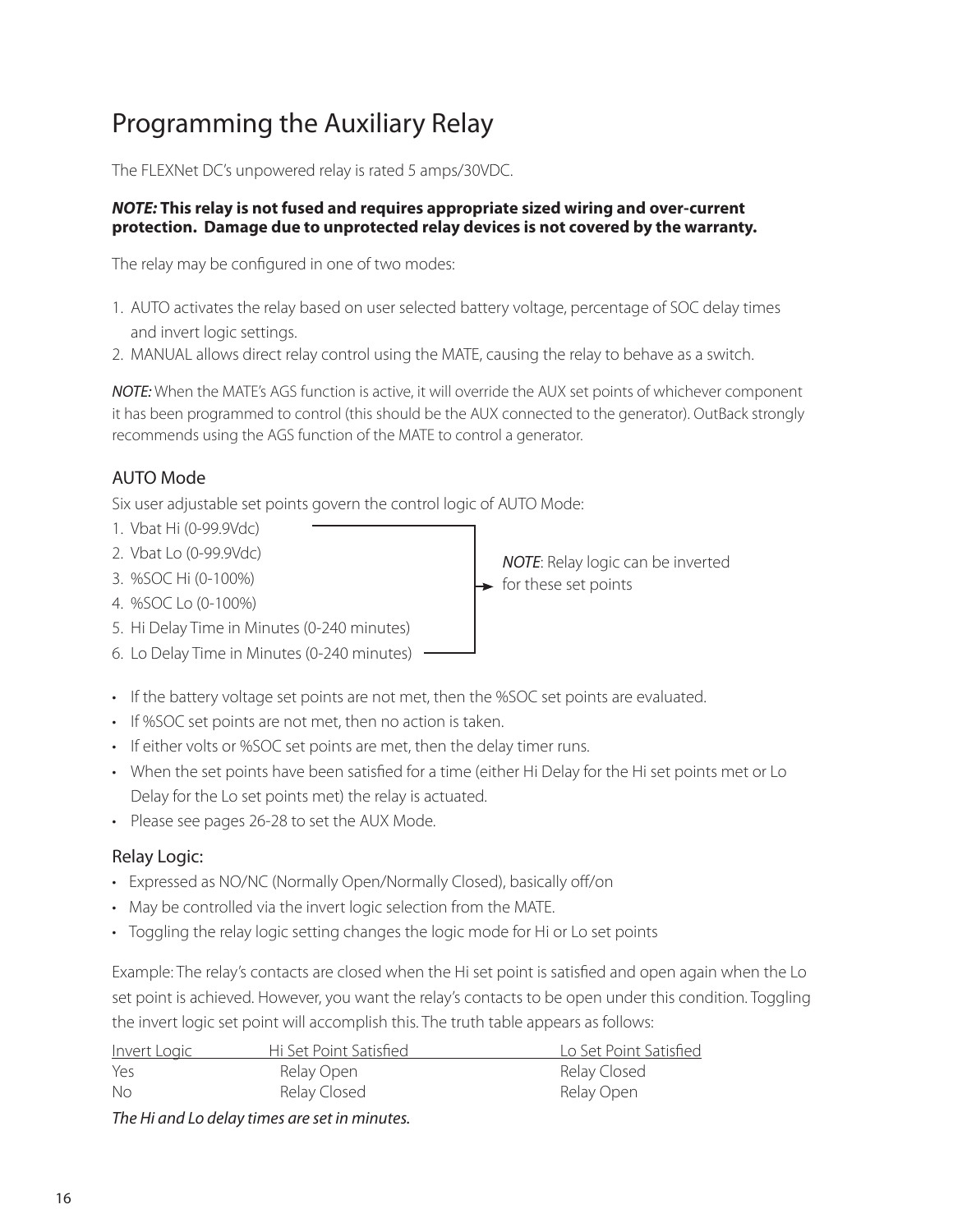### MATE Screens



Press the second soft key to view the next SUM screen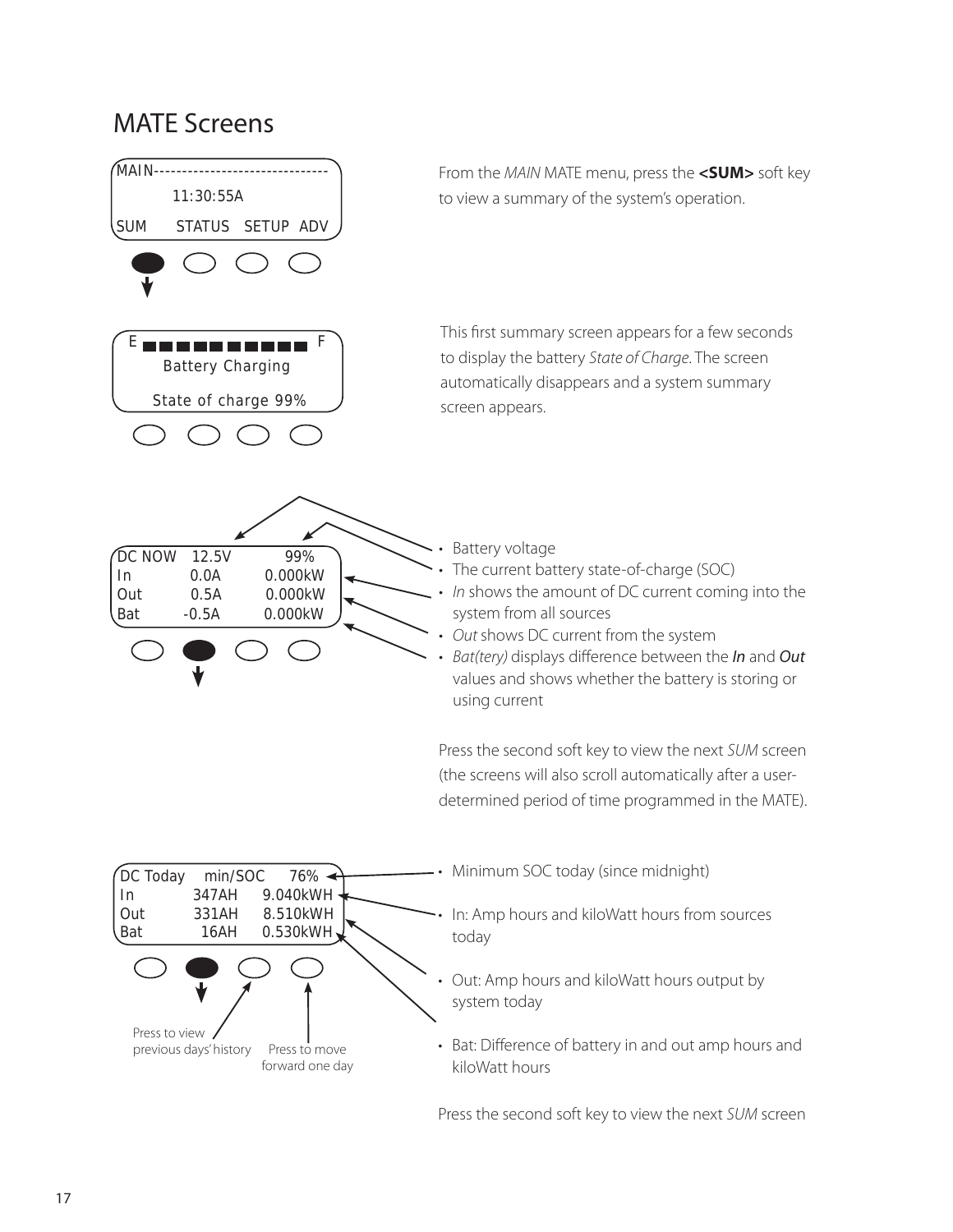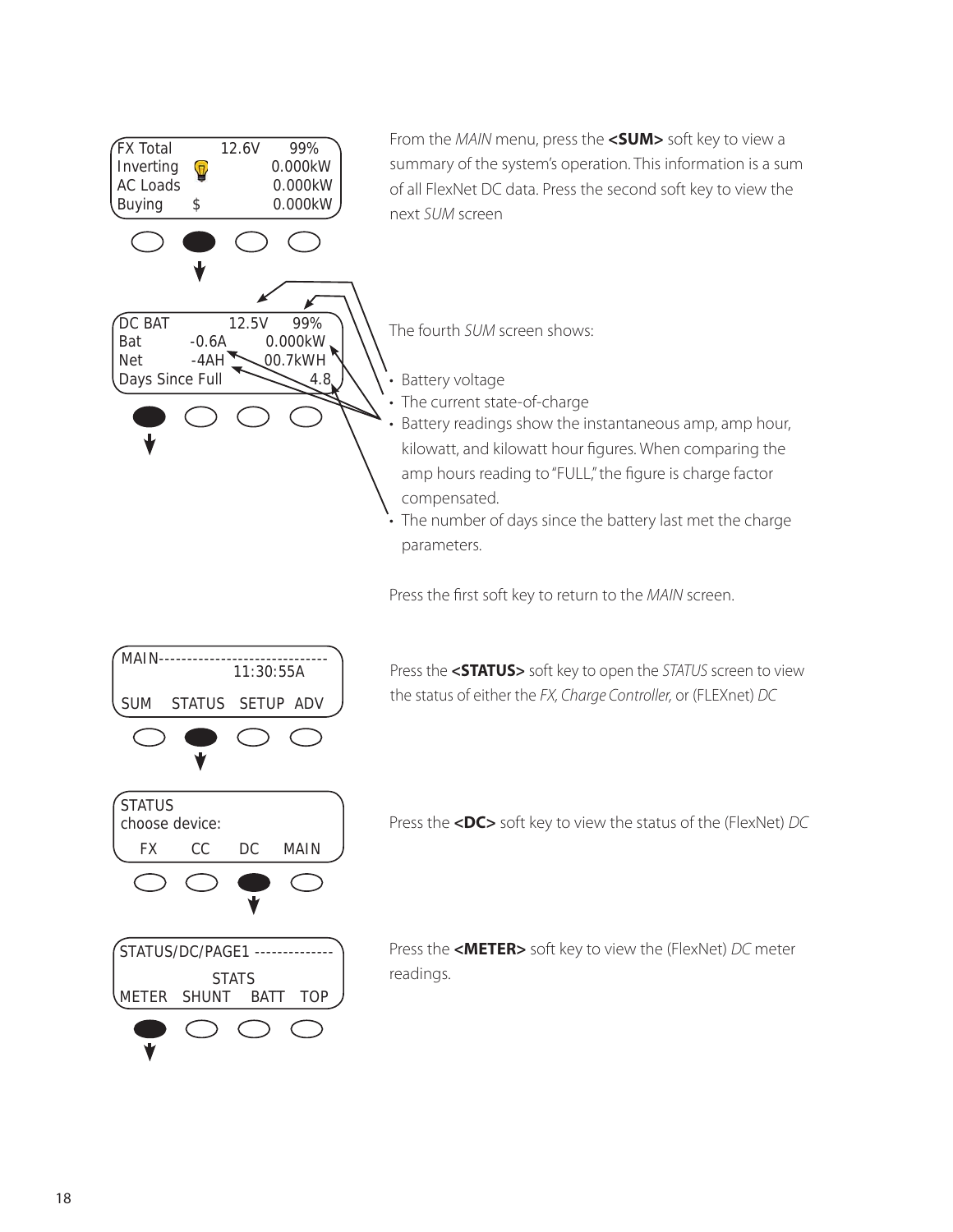

The first METER screen shows the amount of instantaneous current running through each shunt. A positive value indicates current flow into the battery; a negative value means a load is being supplied. Press the **<DOWN>** soft key to view the AH and kWH (amp hour and watt hour) screen.

The second METER screen shows the accumulated amp hours and kilowatt hours for each shunt. Press the **<DOWN>** soft key to view the next METER screen.

This screen shows the number of removed amp hours and watt hours as measured by SHUNT A. Press the <DOWN> soft key to view the SHUNT A charged screen.

The fourth meter screen displays the number of charged amp hours and watt hours as measured by SHUNT A. Press the <DOWN> soft key to view the first SHUNT B METER screen.

Pressing the **<DOWN>** soft key brings up the SHUNT B charged screen.

Pressing the **<DOWN>** soft key brings up the first SHUNT C METER screen.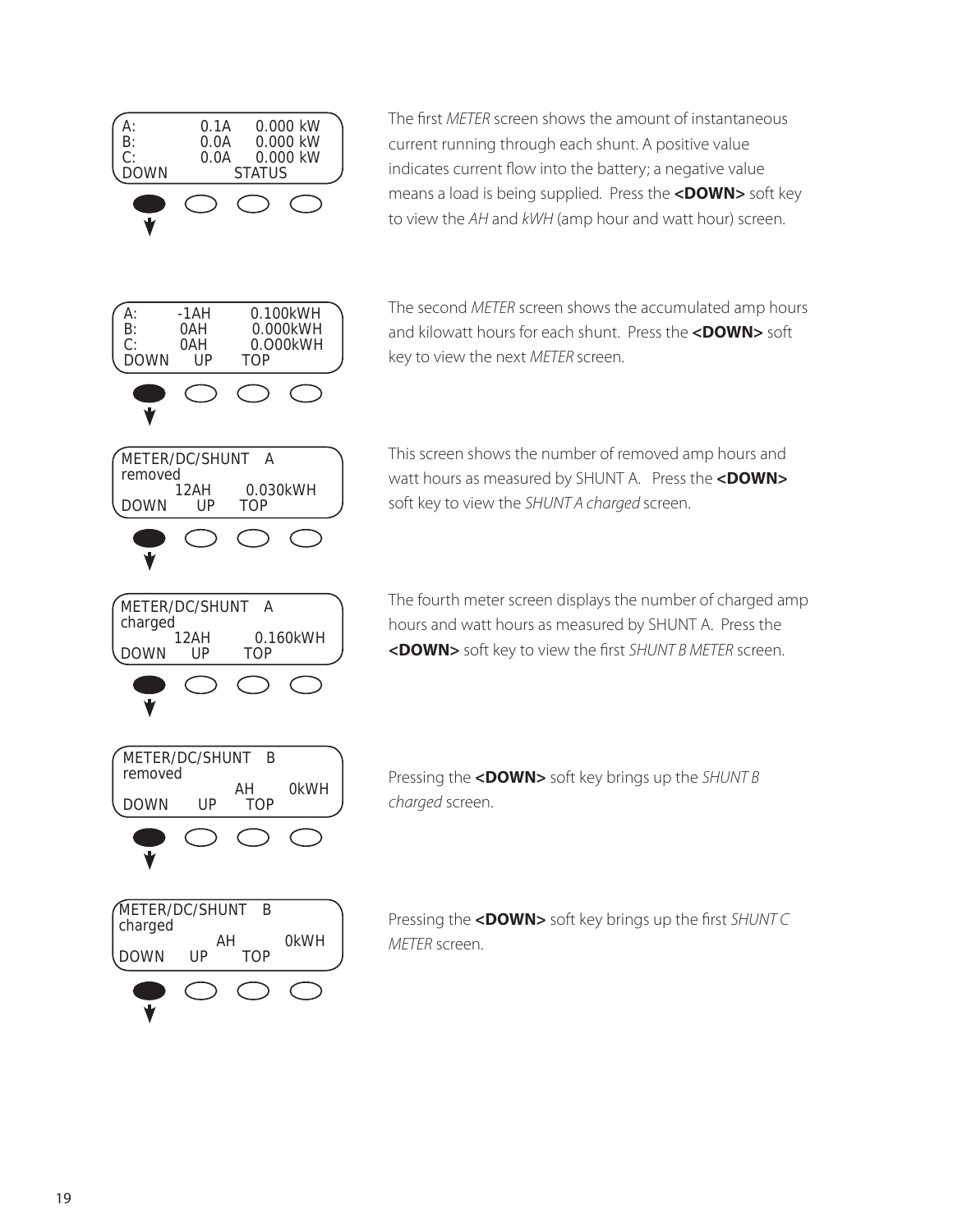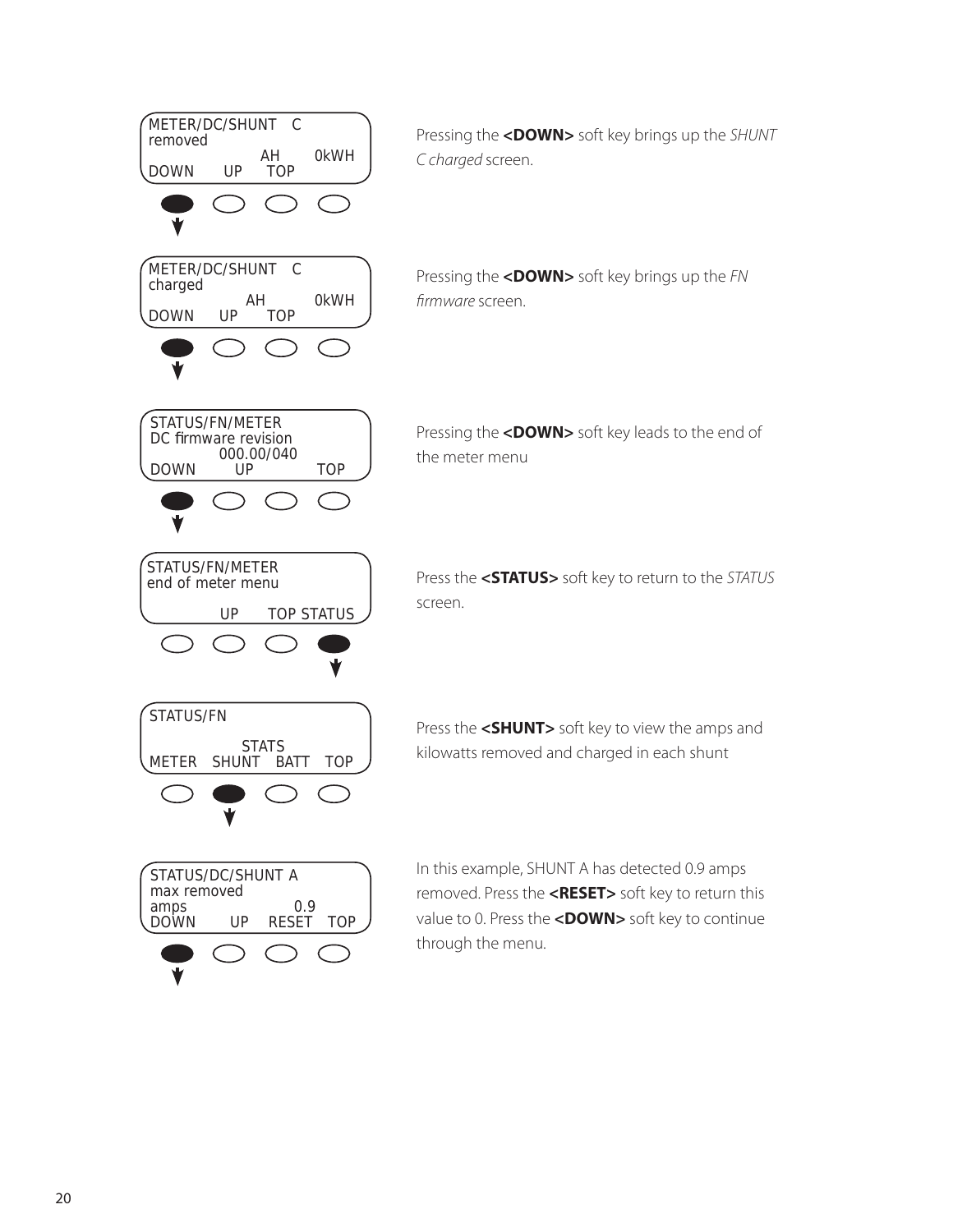

Displaying the kilowatts removed provides the user with more precise energy usage information. This figure can be returned to 0 by pressing the **<RESET>** soft key. Press the <DOWN> soft key to view the max charged screen.

SHUNT A shows a maximum of 39.8 amps charged. Pressing the **<RESET>** soft key returns this value to 0. Press the **<DOWN>** soft key to continue in the STATUS menu.

SHUNT A shows 0.510 kilowatts as the maximum charged. Pressing the **<RESET>** soft key returns this value to 0. Press the **<DOWN>** soft key to view SHUNT B and SHUNT C values. Proceed through the same steps as in SHUNT A. When finished with SHUNT C, the end of shunt status menu screen appears

CONTINUING TO PRESS THE<**DOWN>** SOFT KEY LEADS TO max removed amps, max removed kWatts, max charged amps, and max charged kWatts for SHUNT B and SHUNT C



Press the **<STATUS>** soft key.

Press the <**BATT>** soft key to view the FlexNet DC battery readings

STATUS/DC/BATT displays the number of days the battery has been at 100% SOC. Press the **<RESET>**  soft key to restart the timer. Press the **<DOWN>** soft key to view the next battery status screen.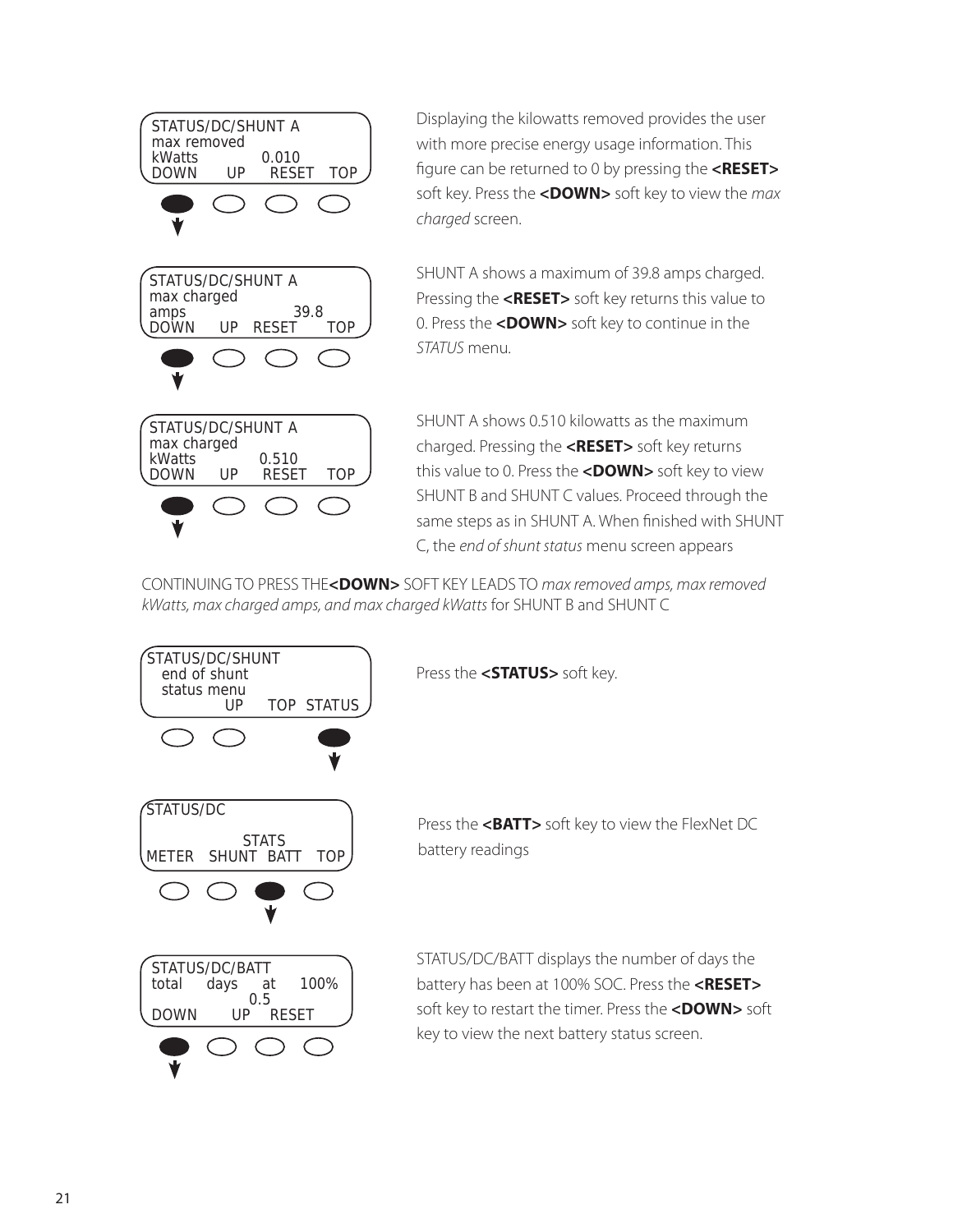

STATUS/DC/BATT provides the number of days since the battery last met its charge parameters. Press the **<RESET>**  soft key to restart the timer. Press the **<DOWN>** soft key to view the next battery status screen.

batttery min(imum) displays the minimum battery voltage since it was last reset by the user. Pressing the **<RESET>** soft key resets the battery minimum voltage; it also resets automatically at midnight. Press the **<DOWN>** soft key to view the next battery status screen.

batttery max(imum) displays the maximum battery voltage since it was last reset by the user. Pressing the **<RESET>** soft key resets the battery maximum voltage; it also resets automatically at midnight. Press the **<DOWN>** soft key to view the next battery status screen.

temp comp'd batt setpoint shows the temperature compensated end of charge volts when a network RTS is part of the system. Press the **<DOWN>** soft key to continue.

When an RTS is present and the temperature is less than  $60^{\circ}$ C and greater than10 $^{\circ}$ C, the temperature is displayed in Celsius (C). Instead of a temperature reading, ### will appear if an RTS is not present, is damaged, or the temperature is less than 10 C or greater than 60 C. Press the **<DOWN>**soft key to continue.

cycle charge factor displays the last cycle amp hours removed and amp hours returned (as a percentage). Press the **<DOWN>** soft key to continue.

cycle KwHr charge efficiency states the last cycle kilowatt hours removed and kilowatt hours returned (as a percentage). Press the **<DOWN>** soft key to view the next screen.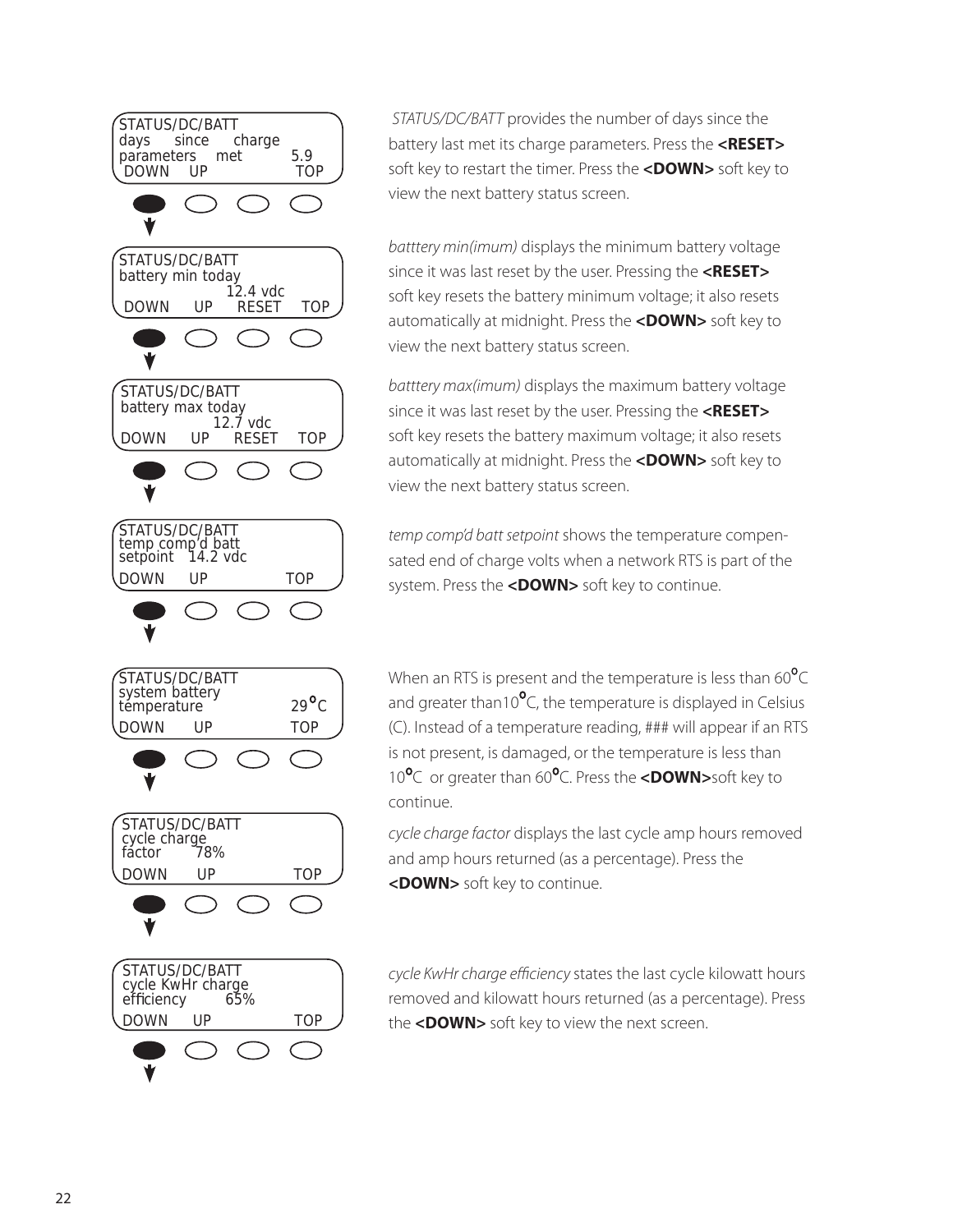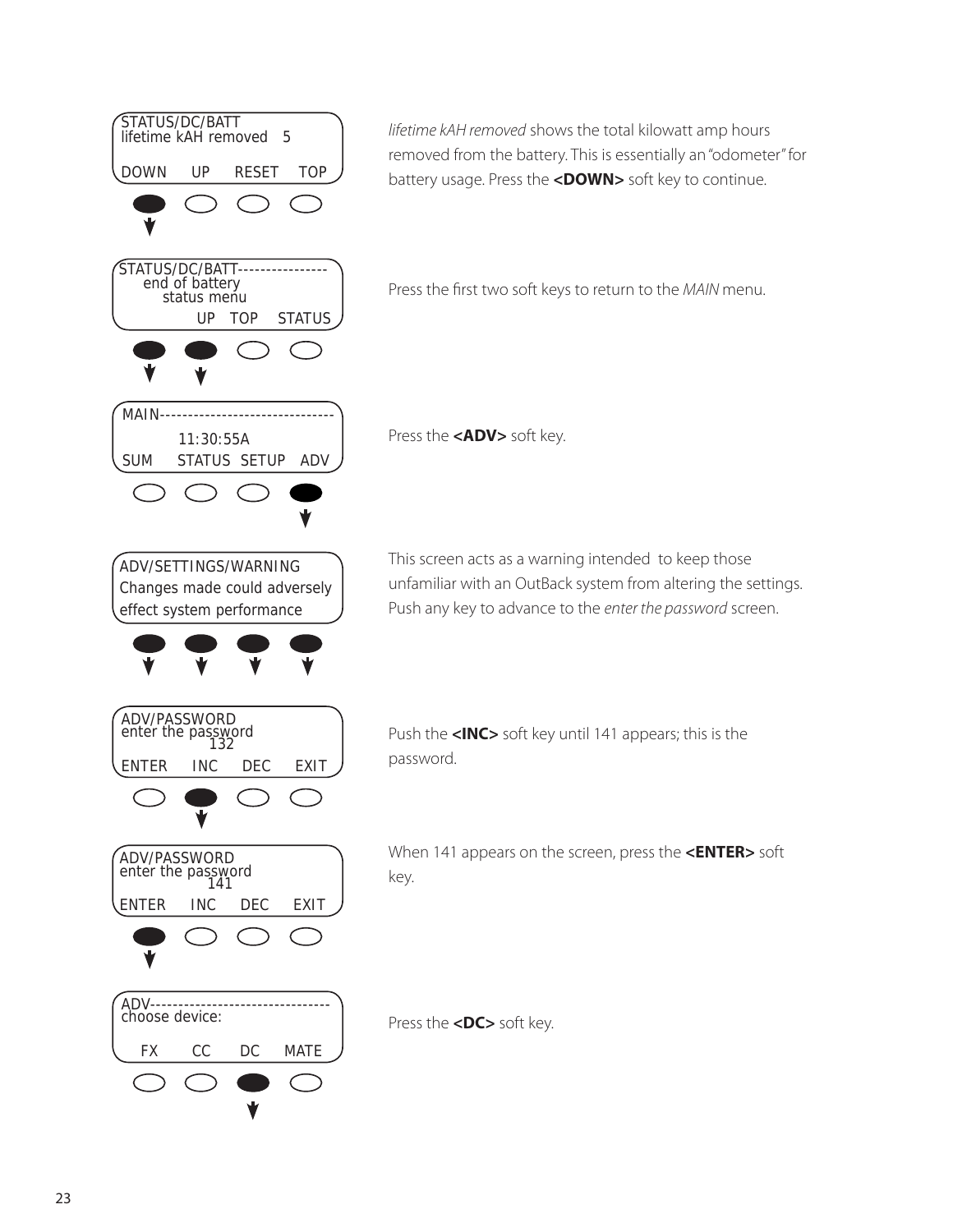

Pressing the **<DOWN>** soft key changes the shunt being enabled or disabled.



Use the battery capacity screen to set the battery bank capacity using either the **<INC>** or **<DEC>** soft key. When finished, press the **<TOP>** soft key.

Shunt 1 is, by default, enabled or active when the FX is powered up. Pressing the <DIS> soft key disables the first shunt. Pressing the **<DOWN>** soft key leads to the shunt 2 mode and shunt 3 mode screens. These shunts are disabled at power-up and are enabled by pressing the **<EN>** soft key. When the setup for all shunts has been completed, press the **<DOWN>** soft key for the next screen.



Press the **<ADV>** soft key.

Press the **<DC>** soft key.

Press the **<PG2>** soft key.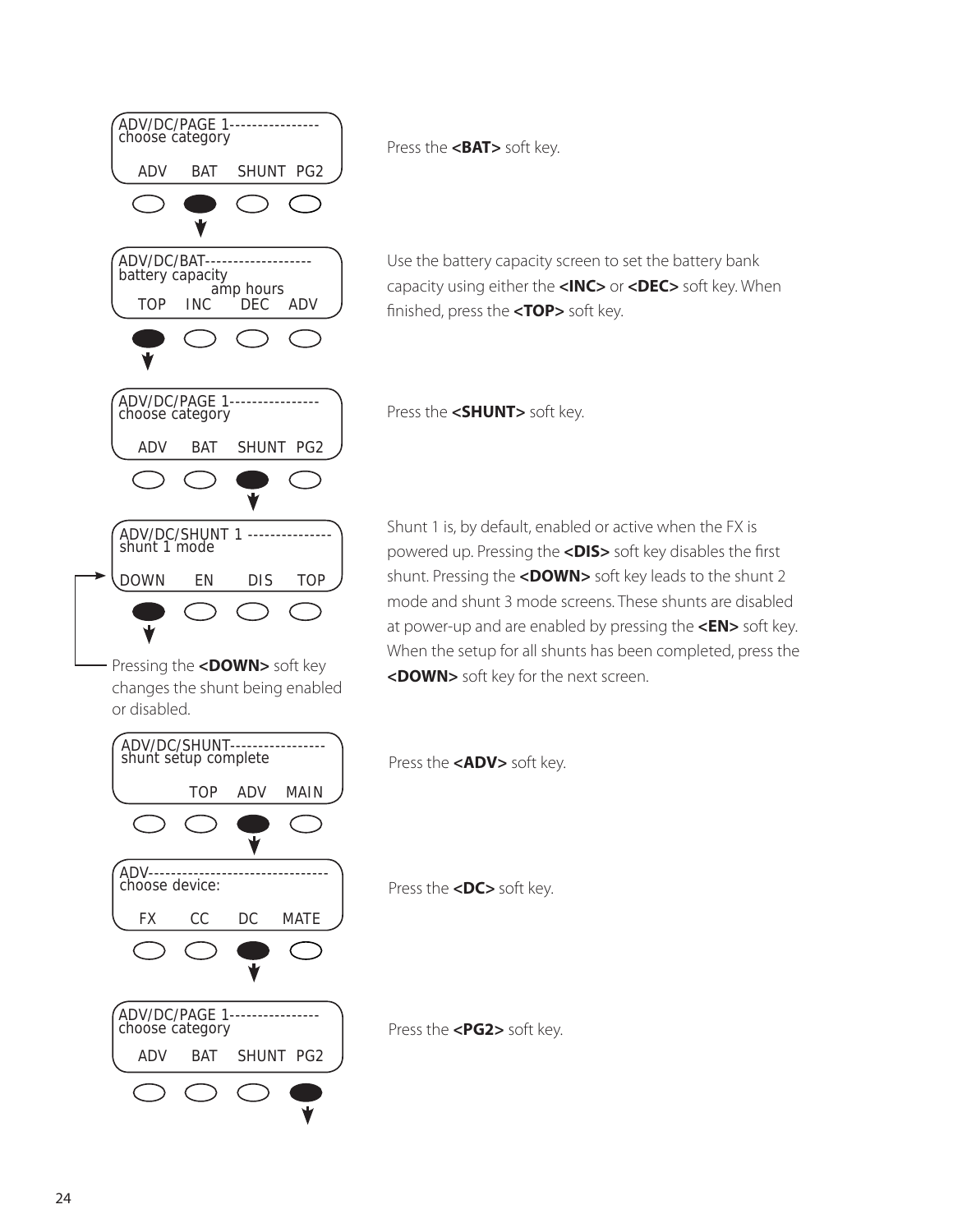

Press the **<CHARGE>** soft key.

The return amps screen allows the user to set the end of charge amps using the **<INC>** and **<DEC>** soft keys. Press the **<DOWN>** soft key to view the battery charge screen.

Set the end of charge voltage using the **<INC>** or **<DEC>** soft keys. Next, press the **<DOWN>** soft key.

Press the **<INC>** or **<DEC>** soft keys to determine the amount of time the charge parameters must be met before they are considered an accurate state of charge. The default period is one minute. By establishing a time, momentary spikes in voltage are accounted for. Press the **<DOWN>** soft key to view the charge factor screen.

Set the charge factor (see page 13) using the **<INC>** and <DEC> soft keys. When finished, press the <DOWN> soft key.

Press the **<ADV>** soft key.

Press the **<DC>** soft key.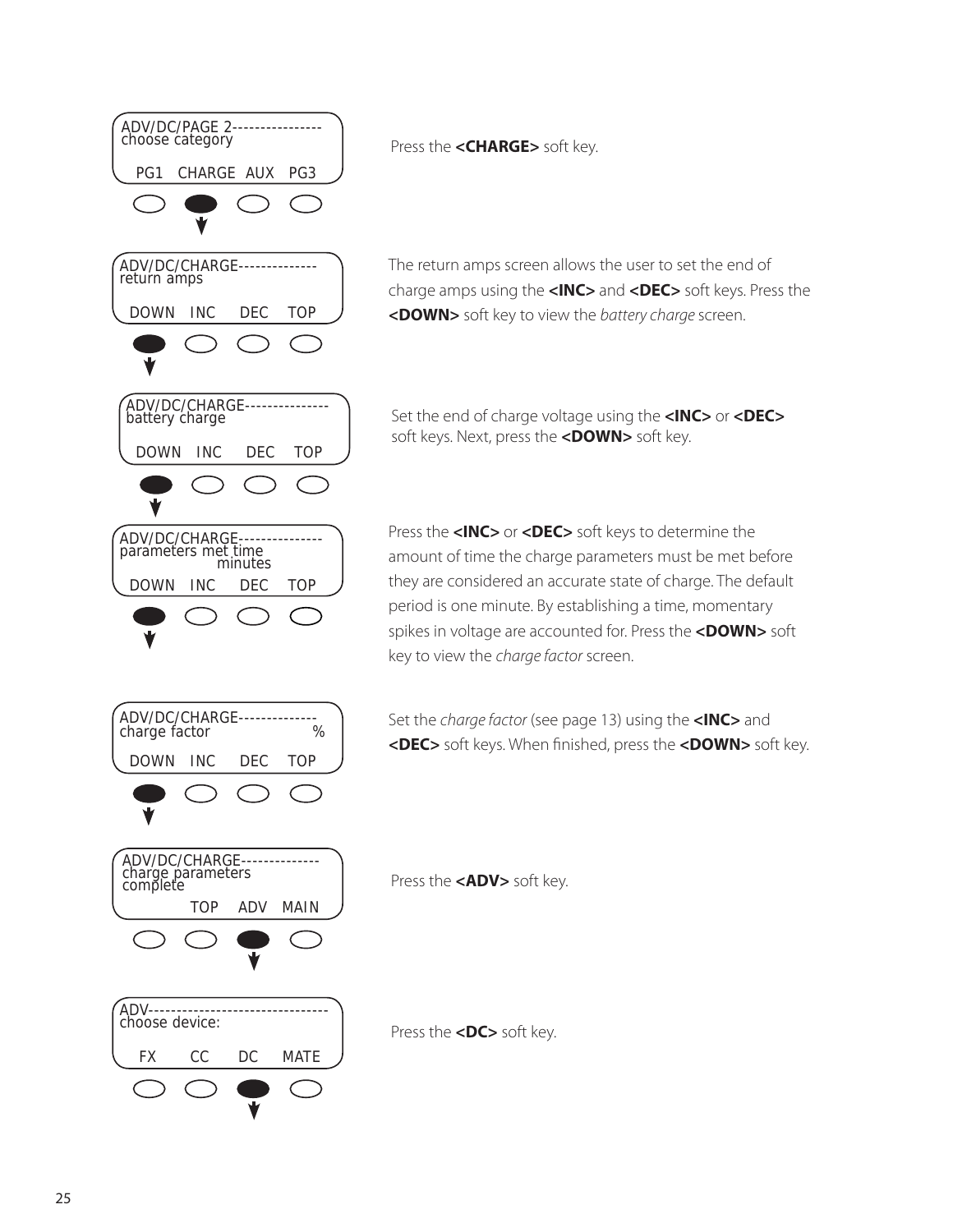

Press the **<PG2>** soft key.

Press the **<AUX>** soft key.

Pressing the **<OFF>** or **<ON>** soft keys will manually shut the AUX off (the relay is open) or turn it on (the relay is closed), respectively. In AUTO mode, the AUX is controlled by userdetermined set points. After setting the AUX control, press the **<DOWN>** soft key.

Use the high volts screen and the **<INC>** and **<DEC>** soft keys to control the AUX by a high voltage value. Press the **<DOWN>** soft key to view the low volts screen.

Use the low volts screen and the **<INC>** and **<DEC>** soft keys to control the AUX by a low voltage value. Press the **<DOWN>** soft key to view the SOC high % screen.

Use the **<INC>** and <**DEC>** soft keys to change the SOC high percentage to trigger the AUX function. Press the **<DOWN>** soft key to view the SOC low % screeen.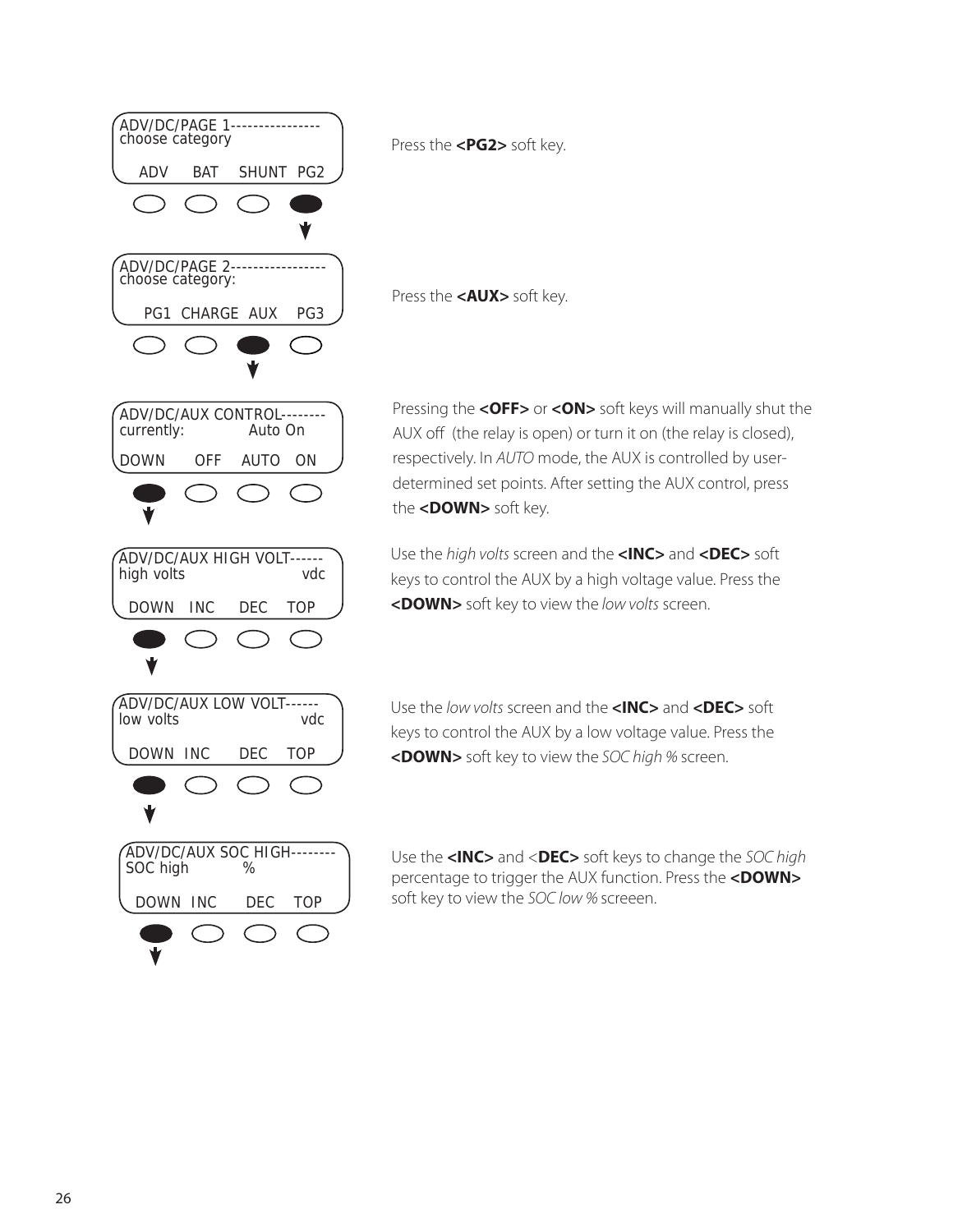

Change the SOC low % values using the **<INC>** and **<DEC>** soft keys. Press the **<DOWN>** soft key to continue.

Change the high setpoint delay minutes using the **<INC>** and **<DEC>** soft keys. Press the **<DOWN>** soft key to continue.

Set the low setpoint delay minutes using the **<INC>** and **<DEC>** soft keys. Press the **<DOWN>** soft key to continue.

To activate the invert logic function, press the **<YES>** soft key; press the **<NO>** soft key to deactivate it. Press the **<DOWN>** soft key to view the last AUX screen.

Press the **<ADV>** soft key.

Press the **<DC>** soft key.

Pressing the **<PG2>** soft key.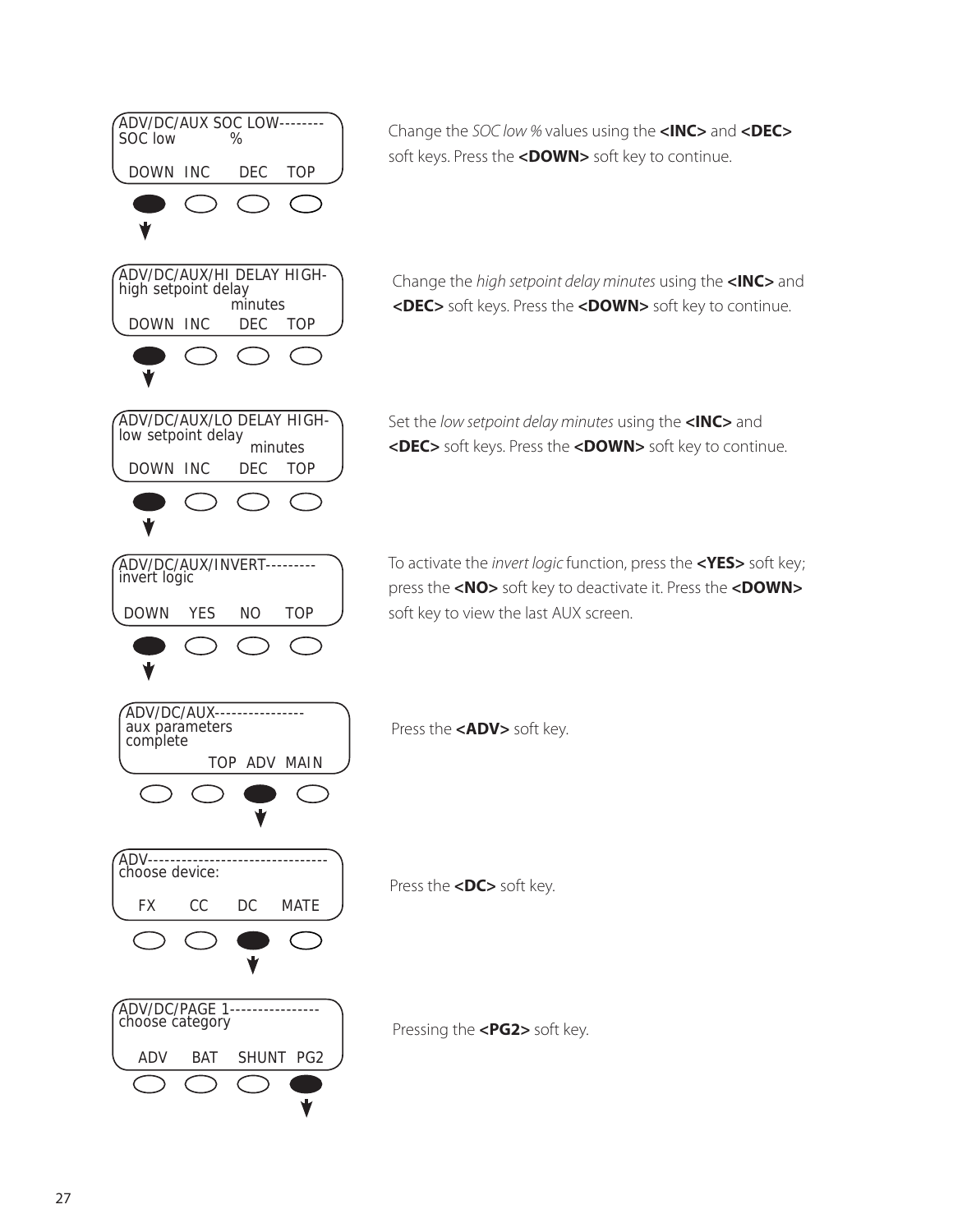

Press the **<PG3>** soft key.

Pressing the **<RESET>** soft key resets the FLEXnet DC to its factory default settings.

Pressing the **<CLR>** soft key clears the data log memory.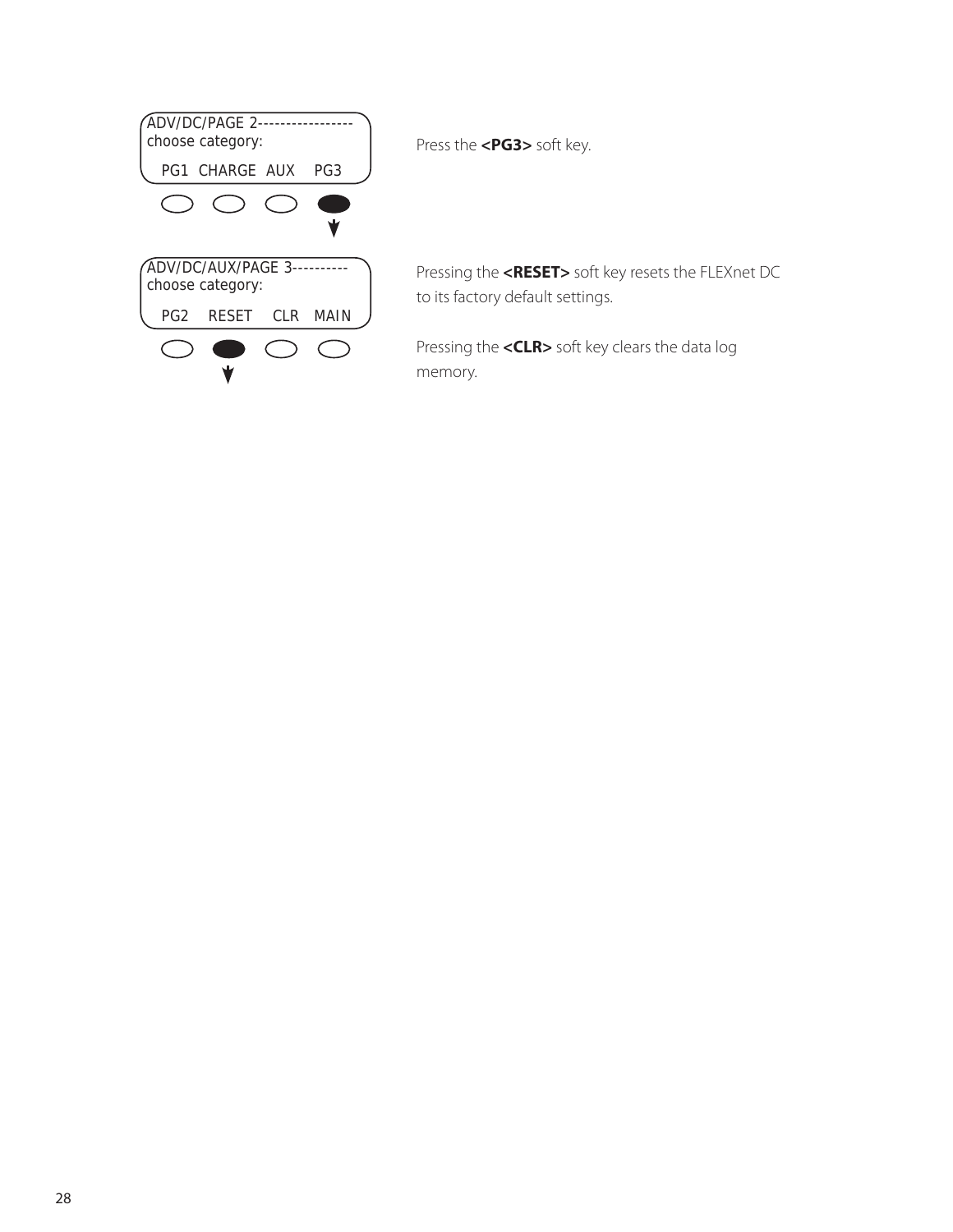# Technical Notes

### Battery Charge Factor (BCF)

Some energy is lost both when recharging and discharging a battery. The FLEXnet DC compensates for these losses by discounting the amp-hours charging the battery, meaning it doesn't count every hour used for recharging as actually recharging. Some of them are lost due to heat and gassing. The FLEXnet DC's default BCF is 94, which means for every 100 amp hours of charge to the battery, only 94 are shown in the amp hour display for a BCF of 94%. This means 6% of the amp hours is lost.

As the system goes through a few recharging cycles, the range of state-of-charge (SOC) percentages will vary, but should fall into a predictable range. This allows the user to change the BCF if necessary for more efficient recharging. If the SOC displays as full before the battery charge settings are met (either before the time setting or amp hour setting is satisfied), the BCF should be lowered because it's assuming too many amp hours have been recharging the battery. By lowering the BCF, the FLEXnet DC will read more hours as being unused due to inefficiency.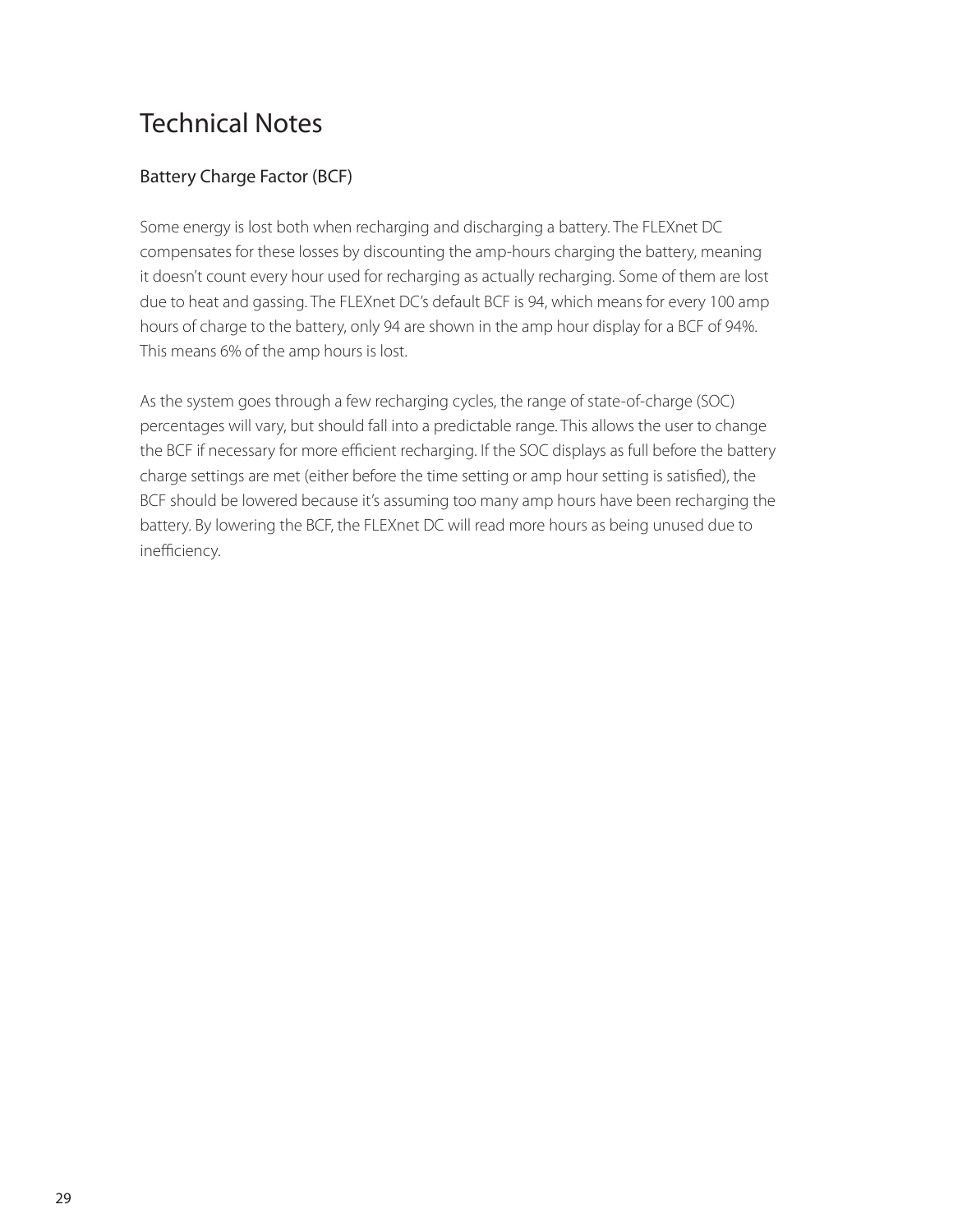# 2-Year Limited Warranty

### FLEXnet Products

OutBack Power Systems, Inc. ("OutBack") provides a two year (2) limited warranty ("Warranty") against defects in materials and workmanship for its FLEXnet products ("Products") if installed in fixed location applications.

For this Warranty to be valid, the Product purchaser must complete and submit the applicable Product registration card within ninety (90) days of the eligible Product's first retail sale. This Warranty applies to the original OutBack Product purchaser, and is transferable only if the Product remains installed in the original use location. The warranty does not apply to any Product or Product part that has been modified or damaged by the following:

- Installation or Removal;
- Alteration or Disassembly;
- Normal Wear and Tear;
- Accident or Abuse;
- Corrosion;
- Lightning;
- Repair or service provided by an unauthorized repair facility;
- Operation contrary to manufacturer product instructions;
- Fire, Floods or Acts of God;
- Shipping or Transportation;
- Incidental or consequential damage caused by other components of the power system;
- Any product whose serial number has been altered, defaced or removed; or
- Any other event not foreseeable by OutBack.

OutBack's liability for any defective Product, or any Product part, shall be limited to the repair or replacement of the Product at OutBack's discretion. OutBack does not warrant or guarantee workmanship performed by any person or firm installing its Products. This Warranty does not cover the costs of installation, removal, shipping (except as described below), or reinstallation of Products.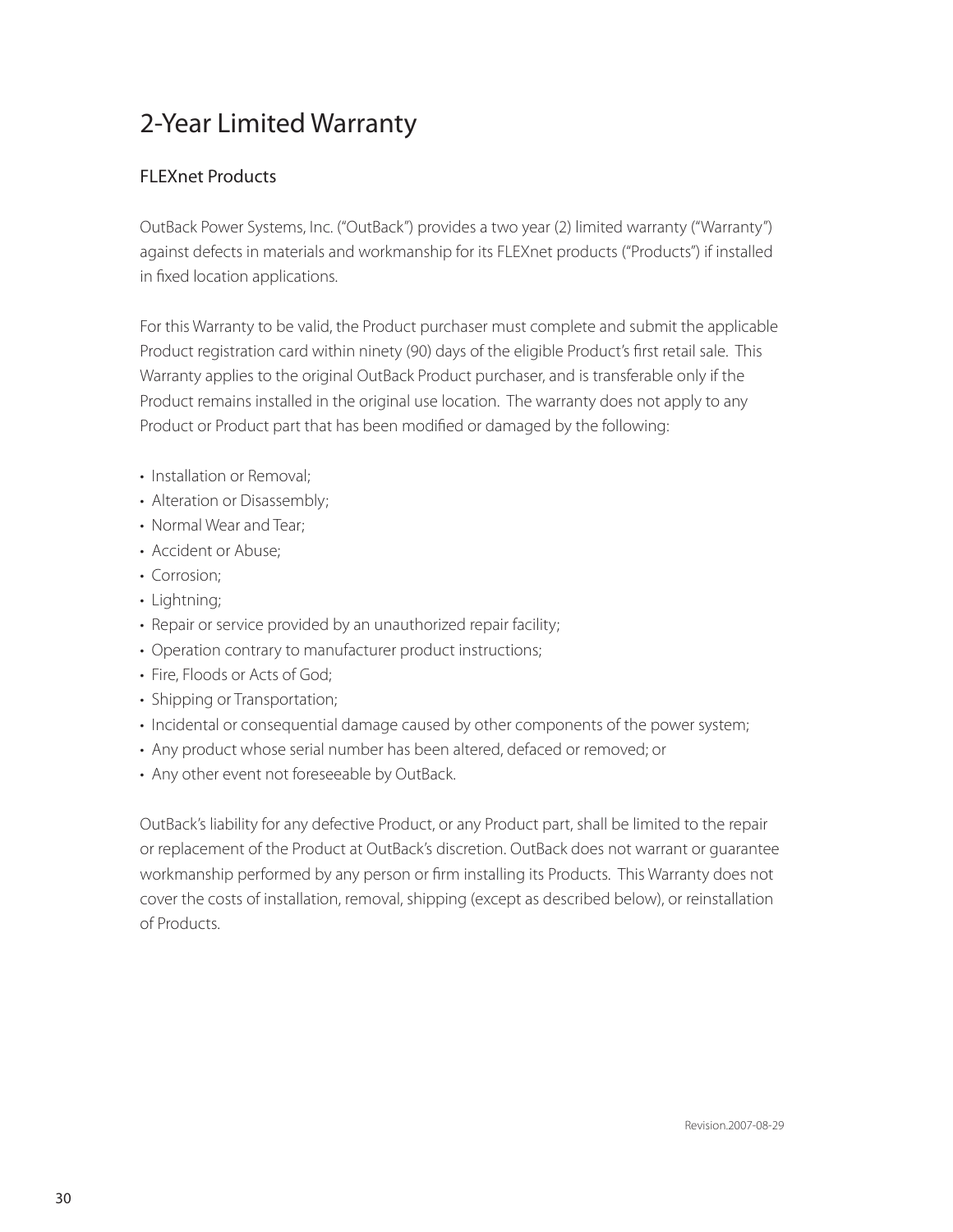To request warranty service, you must contact OutBack Technical Services at (360) 435-6030 or support@outbackpower.com within the effective warranty period. If warranty service is required, OutBack will issue a Return Material Authorization (RMA) number. A request for an RMA number requires all of the following information:

- 1. Proof-of-purchase in the form of a copy of the original Product purchase invoice or receipt confirming the Product model number and serial number;
- 2. Description of the problem; and
- 3. Shipping address for the repaired or replacement equipment.

After receiving the RMA number, pack the Product(s) authorized for return, along with a copy of the original purchase invoice and warranty certificate, in the original Product shipping container(s) or packaging providing equivalent protection and mark the outside clearly with the RMA number. The sender must prepay all shipping charges, and insure the shipment, or accept the risk of loss or damage during shipment. OutBack is not responsible for shipping damage caused by improperly packaged Products, the repairs this damage might require, or the costs of these repairs. If, upon receipt of the Product, OutBack determines the Product is defective and that the defect is covered under the terms of this Warranty, OutBack will then and only then ship a repaired or replacement Product to the purchaser freight prepaid, nonexpedited, using a carrier of OutBack's choice within the continental United States, where applicable

Shipments to other locations will be made freight collect. The warranty period of any repaired or replacement Product is twelve (12) months from the date of shipment from OutBack, or the remainder of the initial warranty term, which ever is greater.

THIS LIMITED WARRANTY IS THE EXCLUSIVE WARRANTY APPLICABLE TO OUTBACK PRODUCTS. OUTBACK EXPRESSLY DISCLAIMS ANY OTHER EXPRESS OR IMPLIED WARRANTIES OF ITS PRODUCTS, INCLUDING BUT NOT LIMITED TO ANY IMPLIED WARRANTIES OF MERCHANTABILITY OR FITNESS FOR A PARTICULAR PURPOSE. OUTBACK ALSO EXPRESSLY LIMITS ITS LIABILITY IN THE EVENT OF A PRODUCT DEFECT TO REPAIR OR REPLACEMENT IN ACCORDANCE WITH THE TERMS OF THIS LIMITED WARRANTY AND EXCLUDES ALL LIABILITY FOR INCIDENTAL OR CONSEQUENTIAL DAMAGES, INCLUDING WITHOUT LIMITATION ANY LIABILITY FOR PRODUCTS NOT BEING AVAILABLE FOR USE OR LOST REVENUES OR PROFITS, EVEN IF IT IS MADE AWARE OF SUCH POTENTIAL DAMAGES. SOME STATES (OR JURISDICTIONS) MAY NOT ALLOW THE EXCLUSION OR LIMITATION OF WARRANTIES OR DAMAGES, SO THE ABOVE EXCLUSIONS OR LIMITATIONS MAY NOT APPLY TO YOU.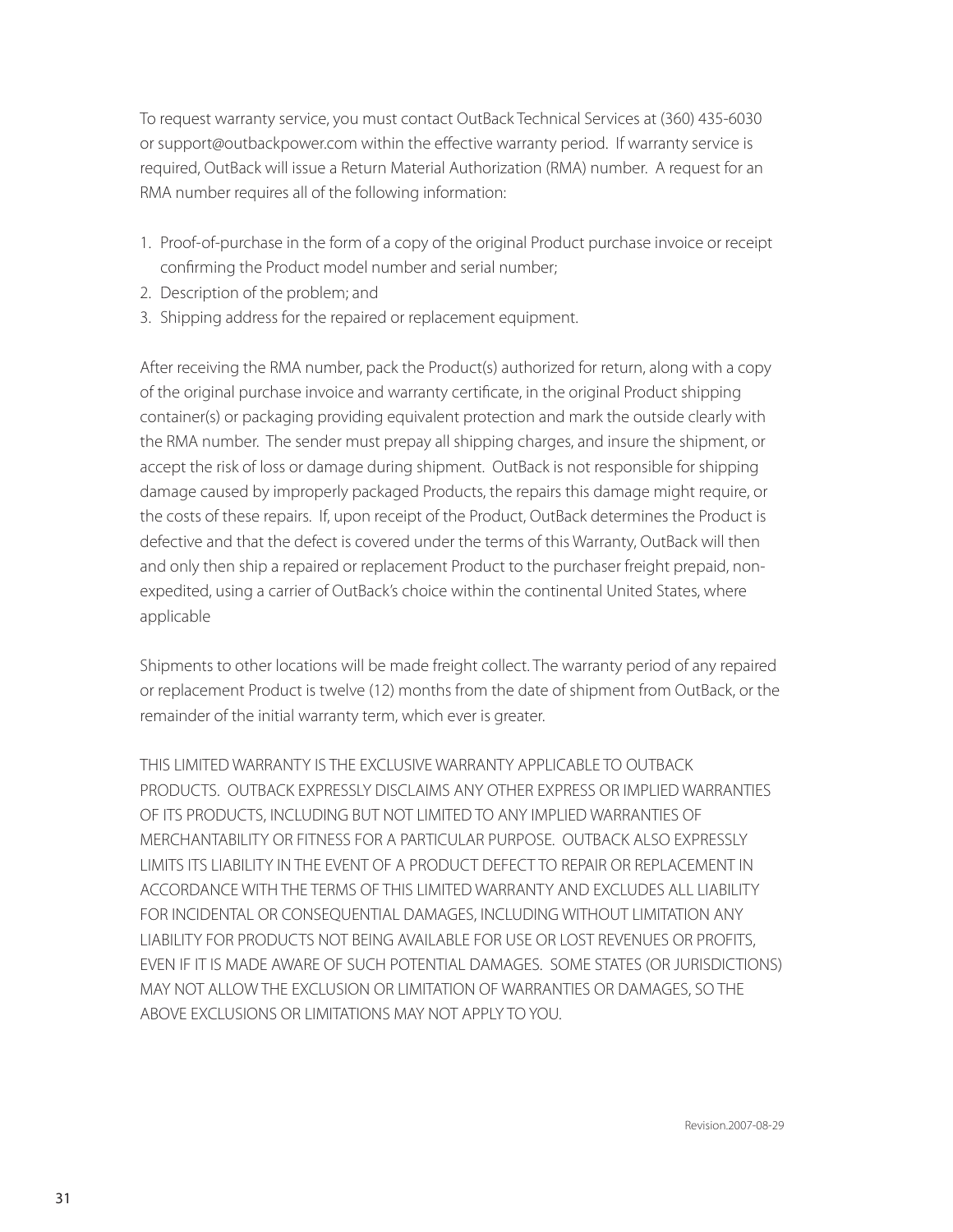

### Limited Warranty Registration *Complete this form to request a Limited Warranty and return it to:* **OFLEXnet DC**

Outback Power Systems Inc. 19009 62nd Ave. NE Arlington, WA 98223

Note: A Limited Warranty Certificate will only be issued if this Registration Card is received by OutBack within 90 days of the date of the first retail sale of the eligible Product. Please submit a copy (not the original) of the Product purchase invoice, which confirms the date and location of purchase, the price paid, and the Product Model and Serial Number.

### **Two Year Limited FLEXnet DC Warranty Registration System Owner**

| yyssiin viriisi                                                                  |                                                                                                                                                                                                                                                                                                                                                                            |
|----------------------------------------------------------------------------------|----------------------------------------------------------------------------------------------------------------------------------------------------------------------------------------------------------------------------------------------------------------------------------------------------------------------------------------------------------------------------|
|                                                                                  |                                                                                                                                                                                                                                                                                                                                                                            |
| <b>Product</b>                                                                   |                                                                                                                                                                                                                                                                                                                                                                            |
|                                                                                  |                                                                                                                                                                                                                                                                                                                                                                            |
|                                                                                  |                                                                                                                                                                                                                                                                                                                                                                            |
| Optional Extended Warranty* Coverage? (circle one): Yes No                       |                                                                                                                                                                                                                                                                                                                                                                            |
| Please circle the three most important factors affecting your purchase decision: |                                                                                                                                                                                                                                                                                                                                                                            |
| • Price • Product Reputation • Product Features                                  |                                                                                                                                                                                                                                                                                                                                                                            |
| • Reputation of OutBack Power Systems • Value                                    |                                                                                                                                                                                                                                                                                                                                                                            |
| <b>System</b>                                                                    |                                                                                                                                                                                                                                                                                                                                                                            |
| System Install/Commission Date: ___________                                      |                                                                                                                                                                                                                                                                                                                                                                            |
| System Battery Bank Size (Amp Hours): _________                                  |                                                                                                                                                                                                                                                                                                                                                                            |
|                                                                                  |                                                                                                                                                                                                                                                                                                                                                                            |
|                                                                                  |                                                                                                                                                                                                                                                                                                                                                                            |
|                                                                                  |                                                                                                                                                                                                                                                                                                                                                                            |
| <b>Installer</b>                                                                 |                                                                                                                                                                                                                                                                                                                                                                            |
|                                                                                  |                                                                                                                                                                                                                                                                                                                                                                            |
|                                                                                  | Installer Address: ________________________________ Installer City, State, Zip: ___________________                                                                                                                                                                                                                                                                        |
|                                                                                  |                                                                                                                                                                                                                                                                                                                                                                            |
| Power Systems, Inc. along with your Warranty Registration.                       | *Extended Warranty - OutBack Power Systems offers an optional three year extension to the standard two year Limited<br>Warranty in North America for the FLEXnet DC product. To request a 3-year Limited Warranty extension for a total effective<br>warranty coverage period of five years(5); include a check or money order in the amount of \$50USD payable to OutBack |

Revision .2007-09-17